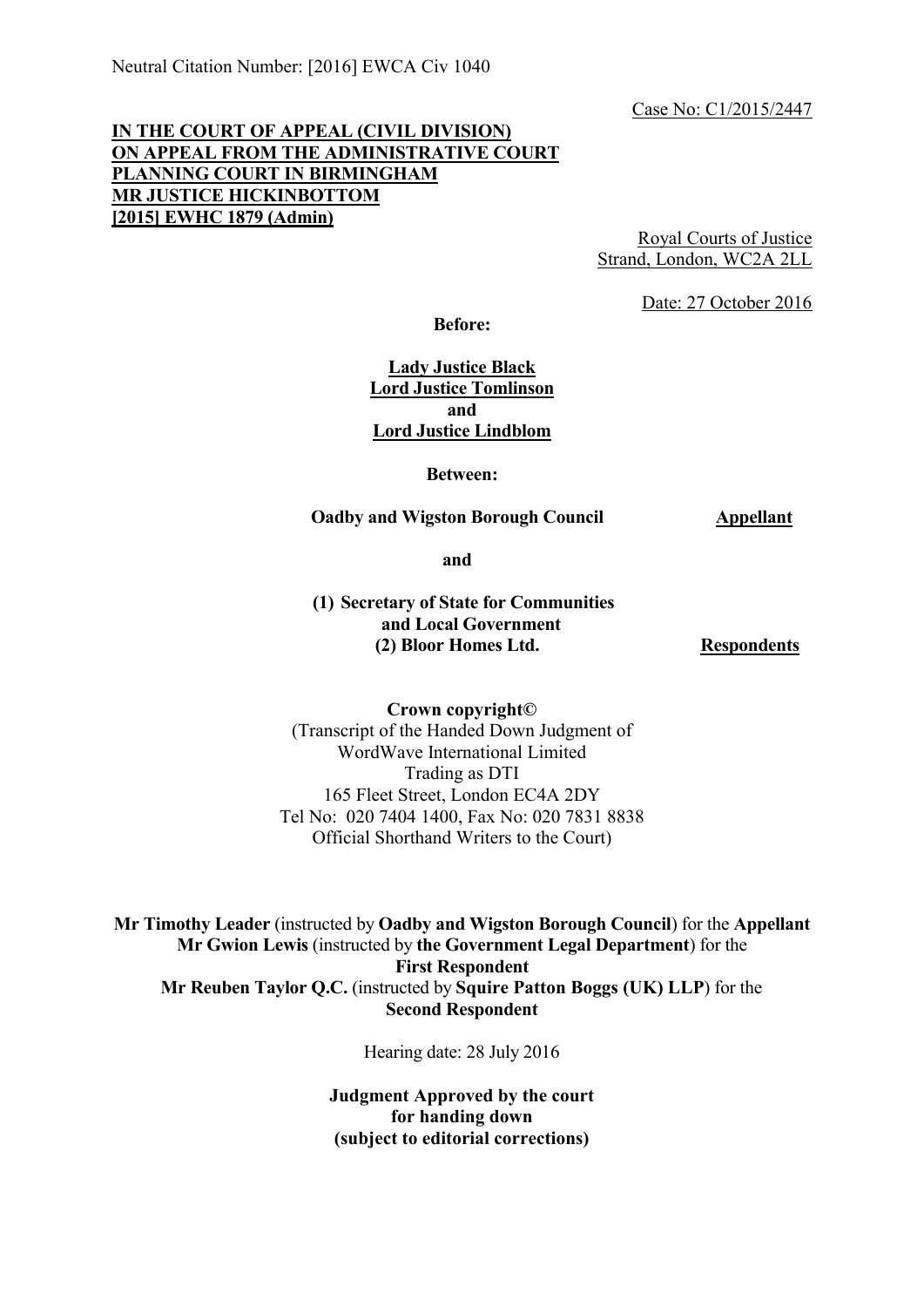# **Lord Justice Lindblom:**

# *Introduction*

- 1. In this appeal we must decide whether an inspector erred in law in his understanding and application of government policy for housing development in the National Planning Policy Framework ("NPPF") when determining an appeal against a local planning authority's refusal of planning permission for a proposed development of housing on an unallocated site. The appeal raises no novel or controversial issues of law.
- 2. The appellant, Oadby and Wigston Borough Council, appeals against the order of Hickinbottom J., dated 3 July 2015, dismissing its application under section 288 of the Town and Country Planning Act 1990 against the decision of the inspector appointed by the first respondent, the Secretary of State for Communities and Local Government, to allow an appeal of the second respondent, Bloor Homes Ltd., against the council's refusal of an application for outline planning permission for a development of up to 150 dwellings on land at Cottage Farm, Glen Road, Oadby in Leicestershire. The inspector held an inquiry into Bloor Homes Ltd.'s appeal over six days in November 2014 and January 2015. His decision letter is dated 10 February 2015. Hickinbottom J. rejected the council's challenge to the decision on all grounds. Permission to appeal against the judge's order was granted by Lewison L.J. on 5 October 2015.

# *The issue in the appeal*

3. The central issue in the appeal is whether the judge erred in holding that the inspector had neither misinterpreted nor unlawfully applied government policy in the relevant passages of the NPPF, in particular paragraphs 47, 49, 157, 158 and 159.

# *Policy in the NPPF*

- 4. Paragraph 17 of the NPPF, which identifies 12 "[core] planning principles", says that planning should be "genuinely plan-led …" and that "[every] effort should be made objectively to identify and then meet the housing … needs of an area …".
- 5. In the section of the NPPF headed "Delivering a wide choice of quality homes", paragraph 47 states:
	- "To boost significantly the supply of housing, local planning authorities should:
		- **●** use their evidence base to ensure that their Local Plan meets the full, objectively assessed needs for market and affordable housing in the housing market area, as far as is consistent with the policies set out in this Framework, including identifying key sites which are critical to the delivery of the housing strategy over the plan period;
		- **●** identify and update annually a supply of specific deliverable sites sufficient to provide five years worth of housing against their housing requirements with an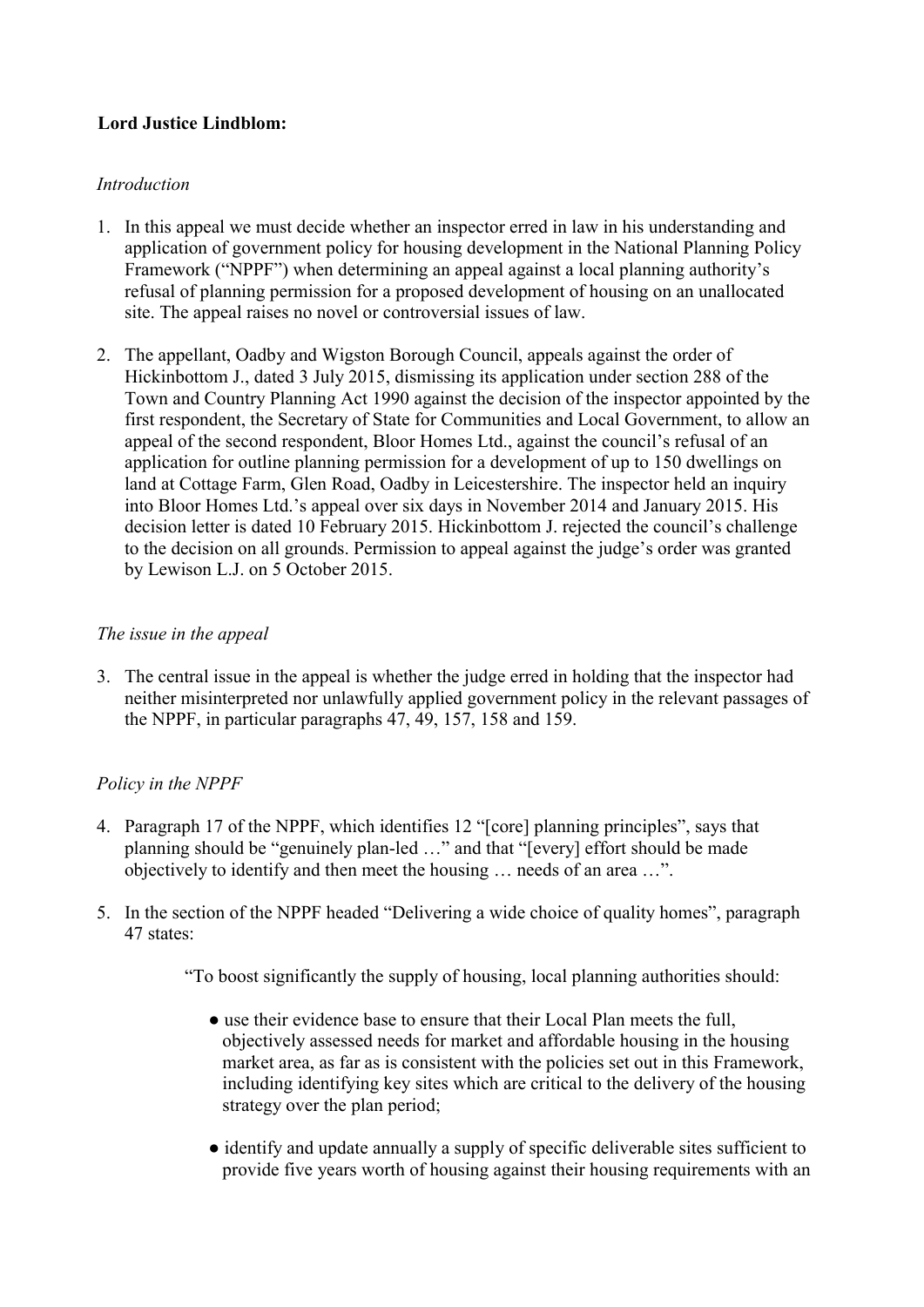additional buffer of 5% (moved forward from later in the plan period) to ensure choice and competition in the market for land. Where there has been a record of persistent under delivery of housing, local planning authorities should increase the buffer to 20% (moved forward from later in the plan period) to provide a realistic prospect of achieving the planned supply and to ensure choice and competition in the market for land;

- **●** identify a supply of specific, developable sites or broad locations for growth, for years 6-10 and, where possible, for years 11-15;
- **●** for market and affordable housing, illustrate the expected rate of housing delivery through a housing trajectory for the plan period and set out a housing implementation strategy for the full range of housing describing how they will maintain delivery of a five-year supply of housing land to meet their housing target; and
- **●** set out their own approach to housing density to reflect local circumstances."

#### Paragraph 49 states:

"Housing applications should be considered in the context of the presumption in favour of sustainable development. Relevant policies for the supply of housing should not be considered up-to-date if the local planning authority cannot demonstrate a five-year supply of deliverable housing sites."

6. In a later section of the NPPF, in the part relating to "Plan-making", the general policies for "Local Plans" state, in paragraph 157, that local plans should "… be based on co-operation with neighbouring authorities, public, voluntary and private sector organisations". Under the heading "Using a proportionate evidence base", paragraph 158 enjoins local planning authorities to ensure that their local plans are "based on adequate, up-to-date and relevant evidence about the economic, social and environmental characteristics and prospects of the area", and that "their assessment of and strategies for housing, employment and other uses are integrated, and that they take full account of relevant market and economic signals". Paragraph 159 relates specifically to "Housing". It states:

> "Local planning authorities should have a clear understanding of housing needs in their area. They should:

- prepare a Strategic Housing Market Assessment to assess their full housing needs, working with neighbouring authorities where housing market areas cross administrative boundaries. The Strategic Housing Market Assessment should identify the scale and mix of housing and the range of tenures that the local population is likely to need over the plan period which:
	- meets household and population projections, taking account of migration and demographic change;
	- addresses the need for all types of housing, including affordable housing and the needs of different groups in the community …; and
	- caters for housing demand and the scale of housing supply necessary to meet this demand;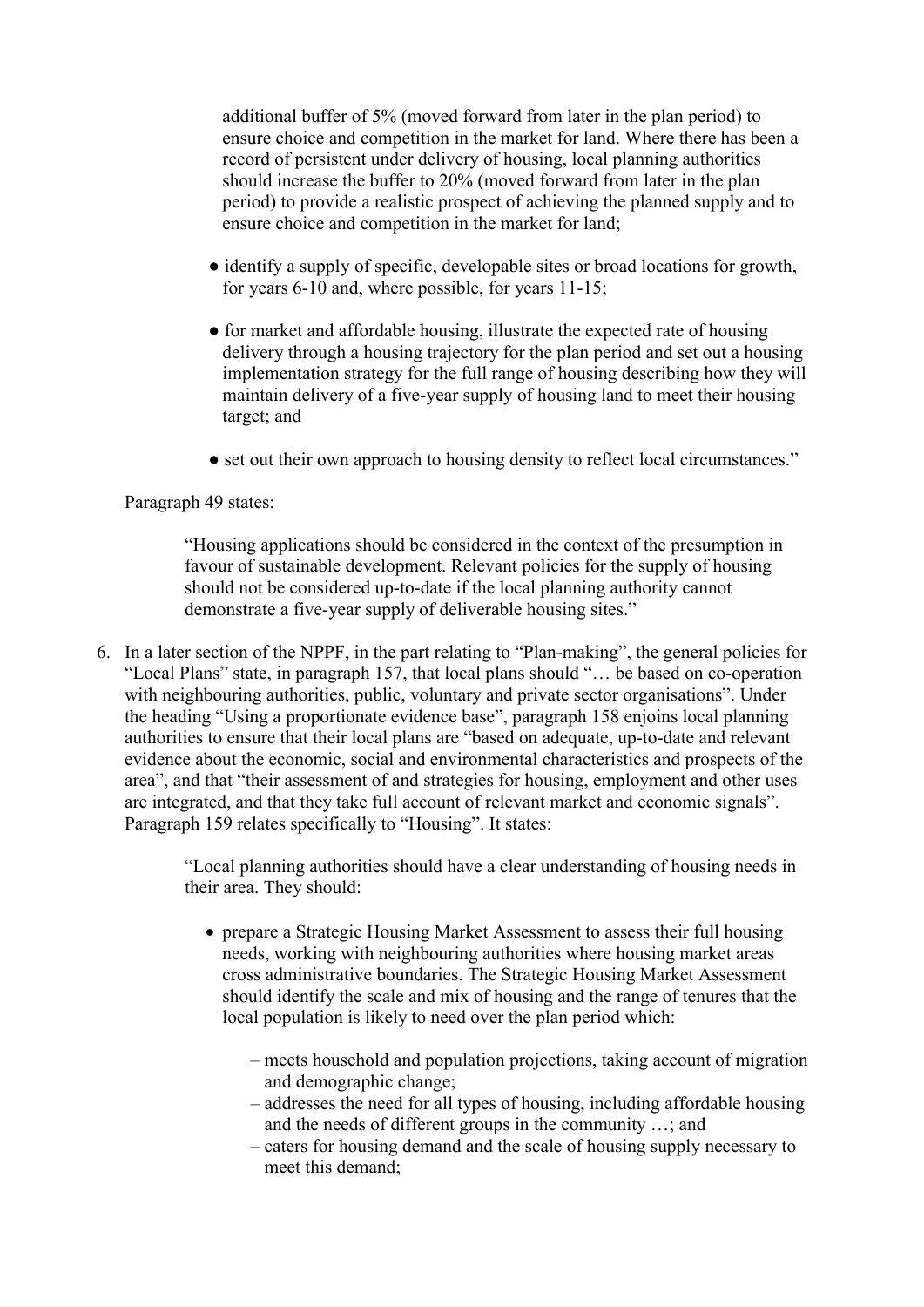- prepare a Strategic Housing Land Availability Assessment to establish realistic assumptions about the availability, suitability and the likely economic viability of land to meet the identified need for housing over the plan period."
- 7. Those policies in the NPPF are amplified in the Planning Practice Guidance ("PPG"), first published in March 2014. In its guidance on "Housing and economic development needs assessments" the PPG confirms that "[the] assessment of housing … development needs includes the Strategic Housing Market Assessment requirement as set out in the [NPPF]" (paragraph 2a-001-20140306). It refers to the "primary objective" of identifying need (paragraph 2a-002-20140306). It emphasizes that "[the] assessment of development needs is an objective assessment of need based on facts and unbiased evidence", and that planmakers "should not apply constraints to the overall assessment of need …" (paragraph 2a-004-20140306). It says that "[there] is no one methodological approach … that will provide a definitive assessment of development need", but adds that the use of the "standard methodology" set out in the guidance is "strongly recommended" (paragraph 2a-005- 20140306). It advises that local planning authorities "should assess their development needs working with the other local authorities in the relevant housing market area … in line with the duty to cooperate" (paragraph 2a-007-20140306). "Needs should be assessed in relation to the relevant functional area, [i.e.] housing market area …" (paragraph 2a-008-20140306). A "housing market area is a geographical area defined by household demand and preferences for all types of housing, reflecting key functional linkages between places where people live and work". The "extent of the housing market areas identified will vary, and many will in practice cut across various local planning authority administrative boundaries" (paragraph 2a-010-20140306). It is recognized that "[establishing] future need for housing is not an exact science" and that "[no] single approach will provide a definitive answer" (paragraph 2a-014-20140306). It is also acknowledged that "[the] household projection-based estimate of housing need may require adjustment to reflect factors affecting local demography and household formation rates which are not captured in past trends" (paragraph 2a-015-20140306). Under the heading "How should employment trends be taken into account?" paragraph 2a-018-20140306 states:

"Plan makers should make an assessment of the likely change in job numbers based on past trends and/or economic forecasts as appropriate and also having regard to the growth of the working age population in the housing market area. Any crossboundary migration assumptions, particularly where one area decides to assume a lower internal migration figure than the housing market area figures suggest, will need to be agreed with the other relevant local planning [authorities] under the duty to cooperate. Failure to do so will mean that there will be an increase in unmet housing need.

 $\cdots$ 

In the guidance on "Housing and economic land availability assessment", under the heading "What is the starting point for the five-year housing supply", paragraph 3-030-20140306 states:

"Where evidence in Local Plans has become outdated and policies in emerging plans are not yet capable of carrying sufficient weight, information provided in the latest full assessment of housing needs should be considered. But the weight given to these assessments should take account of the fact they have not been tested or moderated against relevant constraints. Where there is no robust recent assessment of full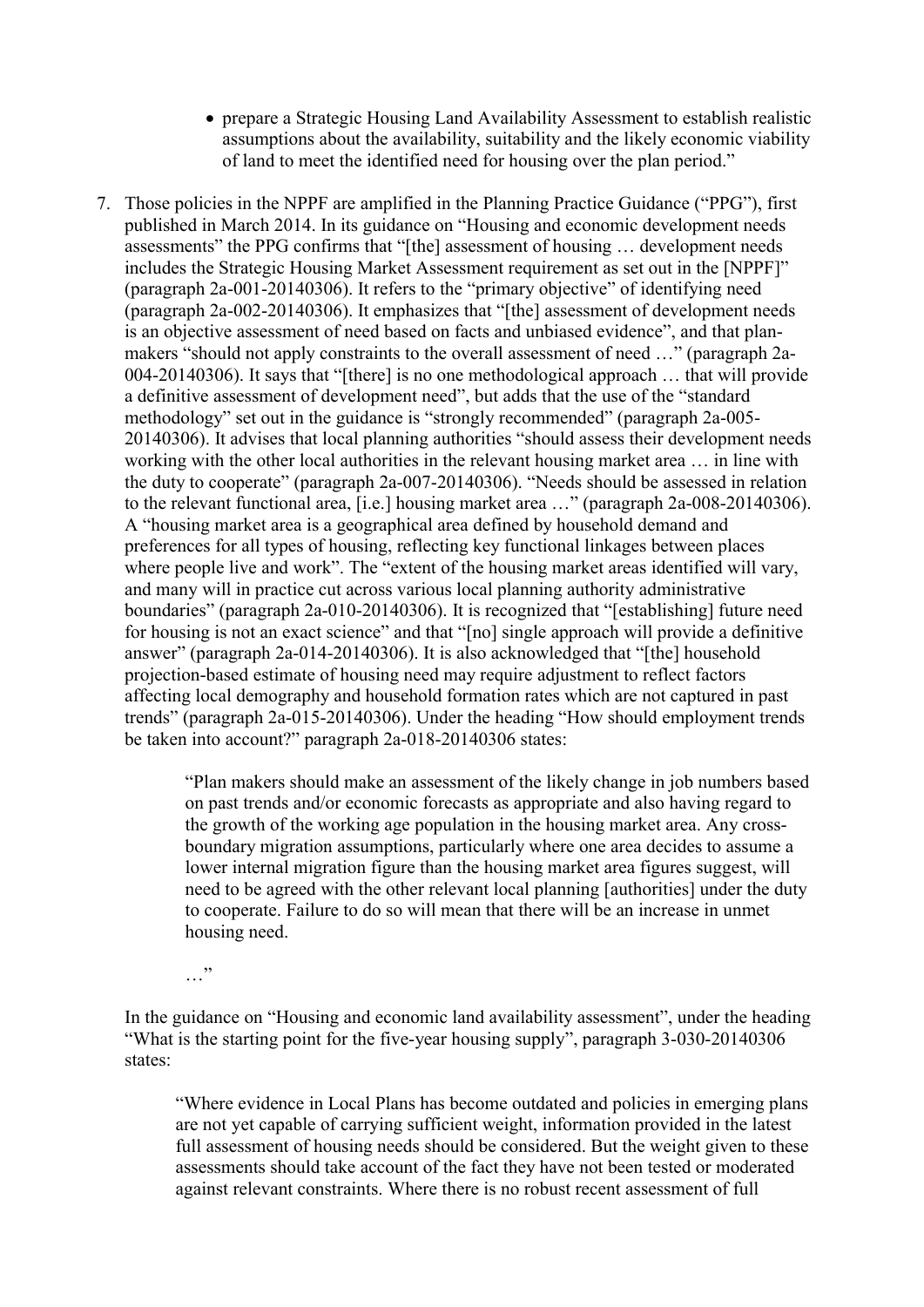housing needs, the household projections published by the Department for Communities and Local Government should be used as the starting point, but the weight given to these should take account of the fact that they have not been tested  $\cdots$  .

8. Some of the main concepts here were considered by Hickinbottom J. in *Gallagher Estates Ltd. v Solihull Metropolitan Borough Council* [2014] EWHC 1283 (Admin) (at paragraph 37):

> "(i) Household projections: These are demographic, trend-based projections indicating the likely number and type of future households if the underlying trends and demographic assumptions are realised. …

(ii) Full Objective Assessment of Need for Housing: This is the objectively assessed need for housing in an area, leaving aside policy considerations. It is therefore closely linked to the relevant household projection; but it is not necessarily the same. An objective assessment of housing need may result in a different figure from that based on purely demographics …

(iii) Housing Requirement: This is the figure which reflects, not only the assessed need for housing, but also any policy considerations that might require that figure to be manipulated to determine the actual housing target for an area. For example, built development in an area might be constrained by the extent of land which is the subject of policy protection, such as Green Belt or Areas of Outstanding Natural Beauty. Or it might be decided, as a matter of policy, to encourage or discourage particular migration reflected in demographic trends. Once these policy considerations have been applied to the figure for full objectively assessed need for housing in an area, the result is a "policy on" figure for housing requirement. Subject to it being determined by a proper process, the housing requirement figure will be the target against which housing supply will normally be measured."

- 9. The housing supply policies in the NPPF brought about a "radical change" in national planning policy, as Laws L.J. observed, with the agreement of Patten and Floyd L.JJ., in *Solihull Metropolitan Borough Council v Gallagher Estates Ltd.* [2014] EWCA Civ 1610 (at paragraph 16 of his judgment). The "two-step approach" in paragraph 47 of the NPPF, he said, "means that housing need is clearly and cleanly ascertained".
- 10. In the sphere of decision-making on individual applications and appeals, the implications of the policy for plan-making in paragraph 47 were explained by Sir David Keene (with the agreement of Maurice Kay and Ryder L.JJ.) in *Hunston Properties Ltd. v St Albans City and District Council* [2013] EWCA Civ 1610 (at paragraphs 21 to 27). The issue for the court in that case was the approach to be taken to a proposal for housing development on an unallocated site – there a site in the Green Belt – when the housing requirement for the relevant area has not yet been established by the adoption of a local plan produced in accordance with the policies in the NPPF (paragraph 21 of Sir David Keene's judgment). Sir David said this (in paragraphs 26 and 27):
	- "26. … I accept [counsel's] submissions for Hunston that it is not for an inspector on a Section 78 appeal to seek to carry out some sort of local plan process as part of determining the appeal, so as to arrive at a constrained housing requirement figure. An inspector in that situation is not in a position to carry out such an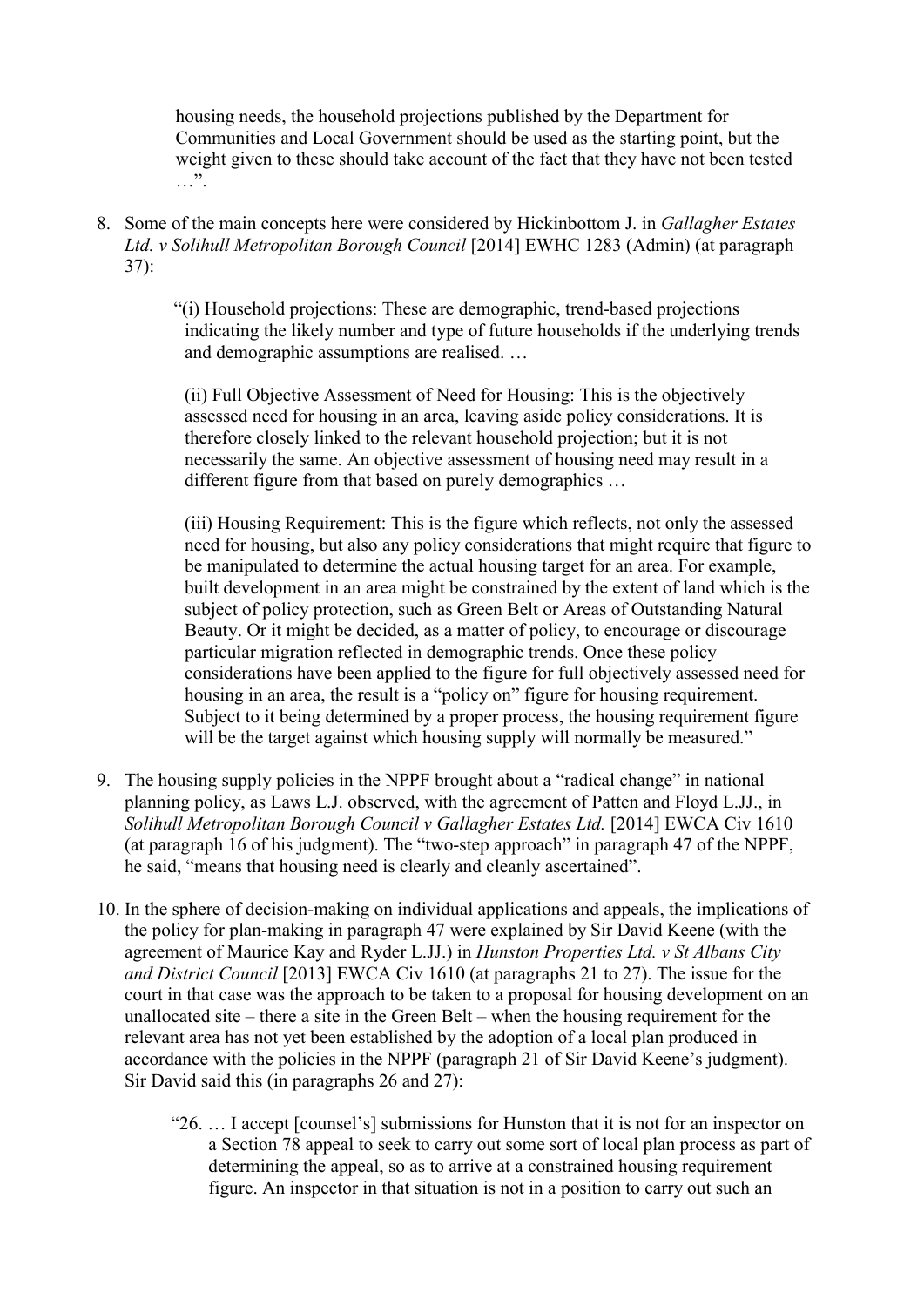exercise in a proper fashion, since it is impossible for any rounded assessment similar to the local plan process to be done. That process is an elaborate one involving many parties who are not present at or involved in the Section 78 appeal. … [It] seems to me to have been mistaken to use a figure for housing requirements below the full objectively assessed needs figure until such time as the Local Plan process came up with a constrained figure.

 27. It follows from this that I agree with the judge below that the inspector erred by adopting such a constrained figure for housing need. It led her to find that there was no shortfall in housing land supply in the district. She should have concluded, using the correct policy approach, that there was such a shortfall. The supply fell below the objectively assessed five year requirement."

#### *The evidence and submissions on housing need at the inquiry*

- 11. Hickinbottom J. set out, in paragraphs 22 to 31 of his judgment, an ample account of the evidence and submissions presented to the inspector on housing need and supply, which I gratefully adopt without repeating in full.
- 12. The council relied on the Strategic Housing Market Assessment, dated June 2014, which had been prepared for several administrative areas in the housing market area, including Oadby and Wigston. It contended that its housing requirement was for between 80 and 100 dwellings a year – comparable with the requirement of 90 dwellings per annum in Policy CS1 of the core strategy. It maintained, through the evidence of its witness on housing need and supply, Mr Gardner, that the upper end of the range of 80 to 100 dwellings per annum was "based on seeking to enhance affordable housing delivery and growth in the workforce" (paragraph 3.41 of Mr Gardner's proof of evidence) and that this range "clearly" reflected a "policy off assessment" (paragraph 3.43).
- 13. The Strategic Housing Market Assessment had identified a "demographic-led" requirement for 79 dwellings per annum for the administrative area of Oadby and Wigston for the period 2011-2031, but indicated that when economic growth and the need for affordable housing were taken into account the requirement would rise to 173 dwellings per annum and 163 dwellings per annum respectively (Table 84 of the Strategic Housing Market Assessment). As for affordable housing, the Strategic Housing Market Assessment said that "the private rented sector makes a potentially significant contribution to meeting affordable housing needs" (paragraph 9.12). It acknowledged, however, that "[the] extent to which the Councils wish to see the private rented sector being used to make up for shortages of affordable housing is plainly a local policy decision which is outside the scope of this study" (also paragraph 9.12). It accepted that a "proportionate adjustment" to the figures for housing provision was appropriate, given that "some households in housing need are able to live within the Private Rented Sector …" (paragraph 9.21). It said that an "additional uplift … from the baseline demographic need" had been made for each of the local authorities. In Oadby and Wigston this had been done "[to] support the provision of additional affordable housing and to ease acute levels of need" (paragraph 9.25). The uplift had been made using "reasonable assumptions" which, it was considered, would achieve the aim "to improve affordability and/or delivery [of] affordable housing" (paragraph 9.26).
- 14. The evidence and submissions for Bloor Homes Ltd. attacked the Strategic Housing Market Assessment as an inadequate basis for assessing the need for housing, which had not been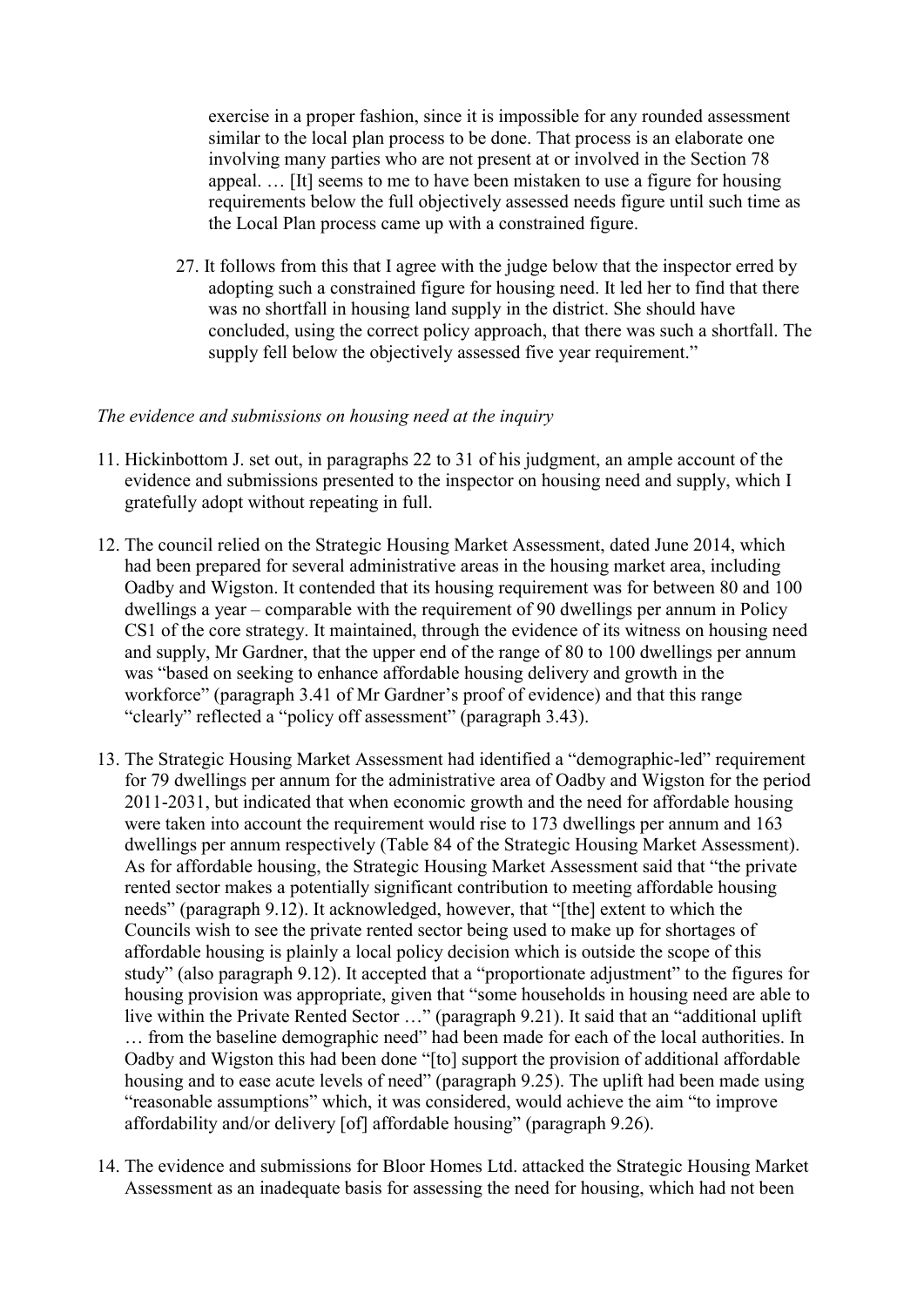formally tested through the process of an examination. Bloor Homes Ltd.'s witness on housing need and supply, Mr Longley, presented four scenarios. Two of those scenarios, which indicated a need for, respectively, 147 and 161 dwellings per annum, were, as Mr Longley conceded in cross-examination, based on flawed migration figures. In his closing submissions Bloor Homes Ltd.'s counsel, Mr Reuben Taylor Q.C., argued that, in view of the employment-related housing requirement and the identified need for affordable housing, the full, objectively assessed needs for housing must be "far higher" than the figure of 100 dwellings per annum indicated in the Strategic Housing Market Assessment (paragraph 71); that Leicester City Council had not committed to providing housing "to house the employees to meet Oadby and Wigston's housing needs" (paragraph 85); that reliance on the private rented sector to address the need for affordable housing represented a "policyon" position (paragraph 113), and there was "no evidence of an agreement between the HMA authorities that [Oadby and Wigston's] affordable housing needs will be accommodated elsewhere" (paragraph 117); and that the "only reasonable conclusion" was that the appropriate figure to adopt as the housing requirement was "substantially in excess of 150 [dwellings per annum]" (paragraph 120).

#### *The inspector's decision letter*

- 15. In paragraph 4 of his decision letter, the inspector identified two "main issues" in Bloor Homes Ltd.'s appeal. The council's challenge concerns only the first: "[whether] there is a 5 year housing land supply in the local authority area and how this may impinge upon the applicability of current development plan policies with particular regard to the distribution of new housing development".
- 16. It is necessary to set out the relevant parts of the inspector's decision letter, to show how he approached that issue and the analysis that led him to conclude as he did.
- 17. The inspector noted that the Oadby & Wigston Core Strategy (September 2010) had been "adopted relatively recently" and it was therefore necessary, under paragraph 215 of the NPPF, to consider whether its policies were consistent with the NPPF (paragraph 9 of the decision letter). He observed that the housing figures underpinning Policy CS1 of the core strategy were derived from the revoked East Midlands Regional Plan, which was based on 2004 population projections that were now "considerably out of date" and superseded by the 2012 Sub-National Population Projections ("the 2012 SNPP") (paragraph 11). Although the Leicester and Leicestershire Member Advisory Group had "recently been set up to consider strategic planning matters across the county, including the role of the [Leicester Principal Urban Area]", this was, he said, "a group without decision making powers: there is no formal planning mechanism to co-ordinate implementation, monitoring and review of the PUA housing requirement across all the local planning authorities which have a stake in the PUA" (paragraph 12).
- 18. Having acknowledged, in the light of the Court of Appeal's decision in *Hunston Properties*  Ltd., that it was "necessary to consider the full, objective assessment of need", the inspector said that evidence had been "put forward to show that the assumptions underlying the [core strategy] are not compliant with NPPF in terms of them being based on reliable, up-to-date and tested information" (paragraph 13). In the light of the first instance decision in *Gallagher Estates Ltd.* ([2014] EWHC 1283 (Admin)), he acknowledged (in paragraph 14) that "a variation from the FOAN (ie the "requirement") should only emerge after an up to date local plan has been examined and where compliance with the duty to cooperate has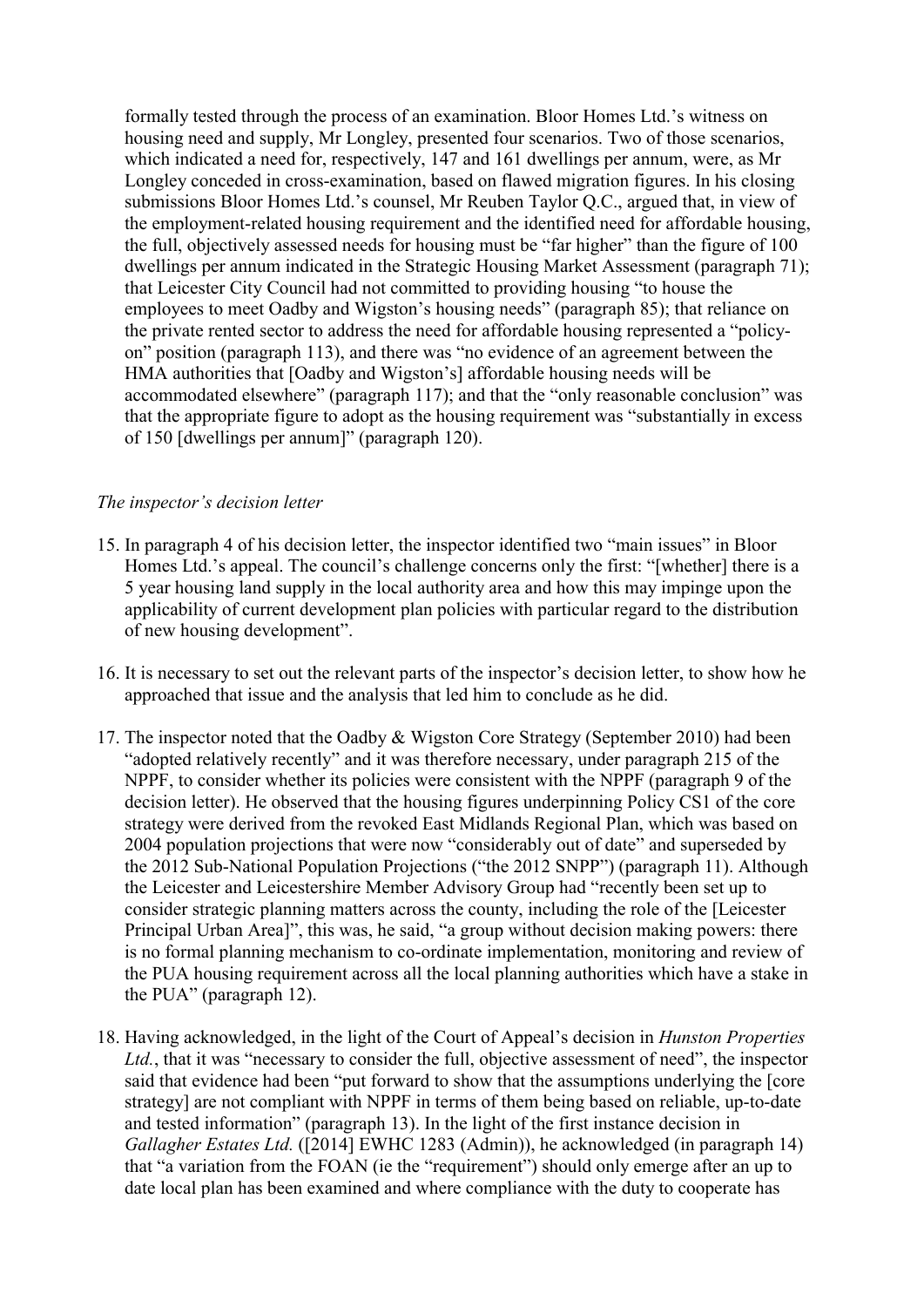shown that local housing need can and should be met on sites outside the local planning authority area". In this case, he said, there was "no post-NPPF review of the [core strategy]", and "this must further undermine the degree to which the [core strategy] can be relied upon as the basis for decision making".

- 19. In his view, it was "not … appropriate for [him] to come to a definitive view as to what the likely housing need might currently be in Oadby & Wigston". But he saw "several areas of concern … which could be taken as indicating that the housing provision allowed for by Policy CS1 is insufficient" (paragraph 16). He referred to the argument that "to ... consider Oadby & Wigston as a separate or independent planning unit would not reflect the circumstances of the HMA and how the interactions within the HMA bear upon the proportion or quantum of need within or close to the PUA, having regard to the operation of the local housing market over recent years" (paragraph 18). He recognized that the "[successful] operation of the HMA in the Leicester area depends upon close cooperation between the neighbouring planning authorities". There seemed to be "no formally constituted working arrangement between the authorities for strategic planning purposes in terms of some sort of standing joint committee …", though the Strategic Housing Market Assessment produced in May 2014 on behalf of Leicester City Council and the Leicestershire authorities had been accepted by the council as "indicative of the current assessment of need" (paragraph 19).
- 20. The inspector continued (in paragraphs 20 and 21):
	- "20. The SHMA puts forward its conclusions as representing the "policy off" assessment. However, the SHMA has not been tested through a formal examination, and there are some points where questions are raised as to how accurate it is. In particular, the SHMA is based upon 2011 population projections whereas the methodology set out in PPG expects the latest population projections to be used as the basis for assessing need. As noted above, the 2012 SNPP figures are now available.
		- 21. The Leicester and Leicestershire Member Advisory Group has produced a Memorandum of Understanding (seemingly primarily to support the Charnwood Borough Local Plan), aligning the authorities with the conclusions of the SHMA, but this does not have the force of a formally constituted liaison or cooperation as outlined at paragraph 157 of NPPF, in that policies (and associated numerical limits etc), which may be covered by the Memorandum of Understanding have not yet been subject to post-NPPF scrutiny through a local plan examination. Of particular significance is how the SHMA has taken employment-led growth and affordable housing provision into account, and how that is reconciled across the HMA on a district-by-district basis."
- 21. In paragraphs 22 to 26 the inspector expressed serious misgivings about the approach adopted in the Strategic Housing Market Assessment:
	- "22. There are indeed significant questions relating to the provision for affordable housing. Paragraph 9.25 of the SHMA particularly notes that there are "acute levels of need" for affordable housing in Oadby & Wigston. Table 39 in the SHMA identifies a backlog of 412 households in "unsuitable housing" which is translated into a 'Gross Need' figure for affordable housing of 251 in Table 40. To which can be added the 188 newly forming households in affordable housing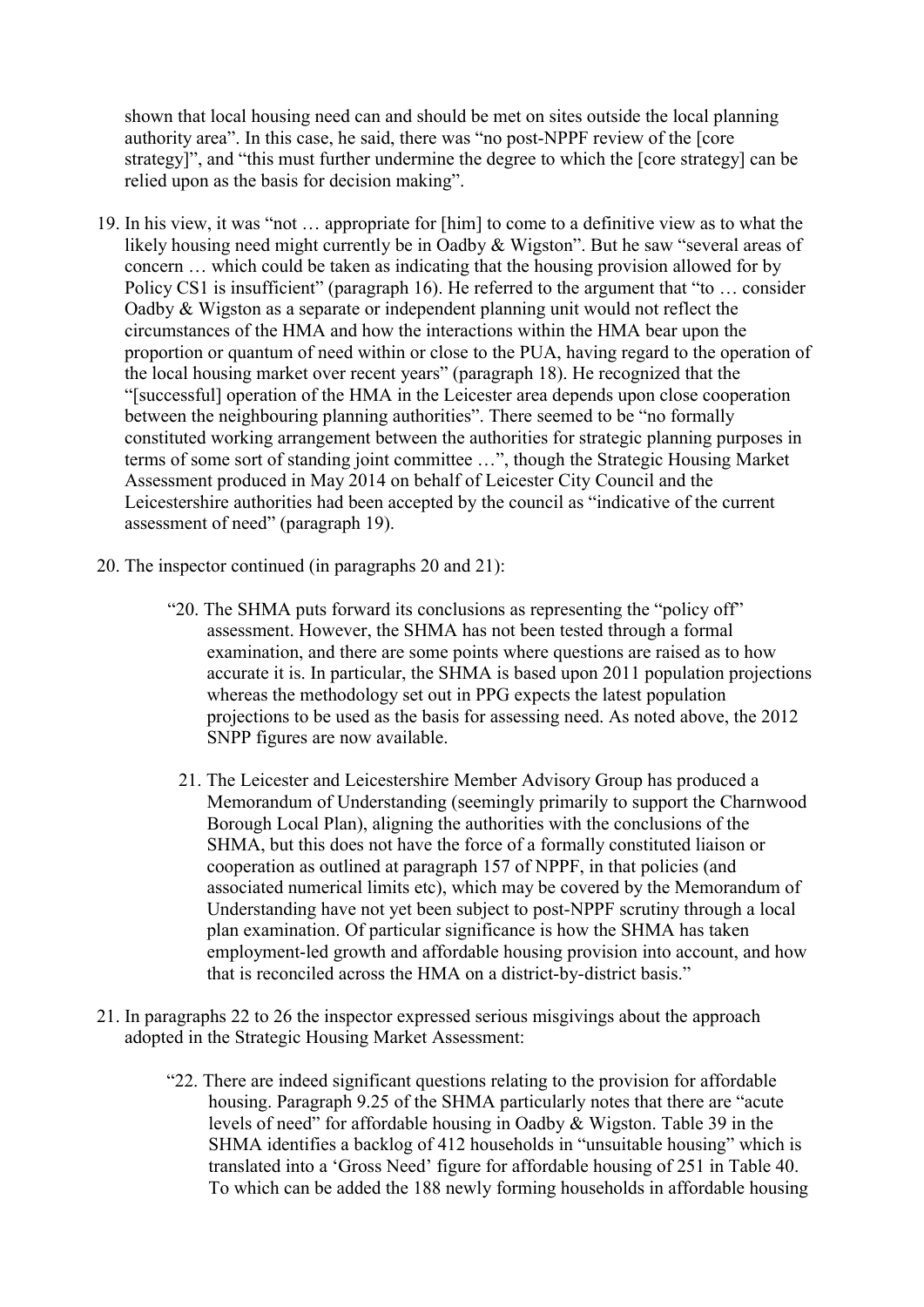need shown in Table 41. Table 42 gives an annual requirement of 51 affordable dwellings up to 2036 to accommodate the need arising from existing households. This comes to  $188+51 = 239$  per annum for existing and newly forming households, to which has to be added at least a proportion of the backlog figure (251) to give an objective assessment of annual need for affordable housing.

- 23. However, taking account of the back-log of affordable housing provision, to support "full affordable housing delivery" Table 84 gives an annual need for just affordable housing of 163 2011-2031 and Table 85 gives a figure of 160 per annum for 2011-2036; both figures being more than double the figure which would be needed simply to fulfil the demographic-led (ie SNPP) projection. Nevertheless, Table 84 concludes with an OAN range for all housing for Oadby & Wigston of 80-100 per annum for 2011-2031 and Table 85 gives an annual range of 75-95 for 2011-2036. Both ranges are below the notional identified need for affordable housing of not less than 239 per annum noted above, let alone any need for open market housing.
- 24. The discrepancies between the apparent identified need and the OAN conclusions were explained at the inquiry to be attributable to cross-boundary provision and economic growth being accommodated by commuting for work purposes within the HMA. However, the mechanism for implementing and monitoring the success of this – particularly for affordable housing – is not clear; for example, no evidence was provided to show there is a mutual acceptance between neighbouring authorities of households on housing waiting lists.
- 25. Private rented housing is seen to be meeting a proportion of the affordable housing need in that it provides accommodation for households in receipt of housing benefit payments. Whereas there may have been historical reliance on the private rented sector to meet some of the demand for affordable housing, there have to be question over whether this truly meets the needs of such households in terms of security of tenure and quality of accommodation. Paragraph 50 of NPPF looks for either housing to be provided or a financial contribution of broadly equivalent value to have been put in place – ie it is the development industry and public sector together which should be providing affordable housing, not the private rented sector drawing on subsidies *via* social benefit payments.
- 26. I acknowledge that 100% of the affordable housing needs could not be met even within the SHMA's housing growth numbers discussed at [this] inquiry. However, as noted [at] paragraph 6.64 of the SHMA, what the acceptable proportion to be accommodated by the private rented sector would be is a "policy on" decision."
- 22. That analysis led to the following conclusions in paragraphs 27 to 31 of the inspector's decision letter<sup>.</sup>
	- "27. There is, therefore, a degree of uncertainty over what is the actual FOAN, including the provision for affordable housing. That could lead to a significant lacuna in meeting housing need; the consequences of which would include some form of shared housing, overcrowding and perhaps eventually homelessness. All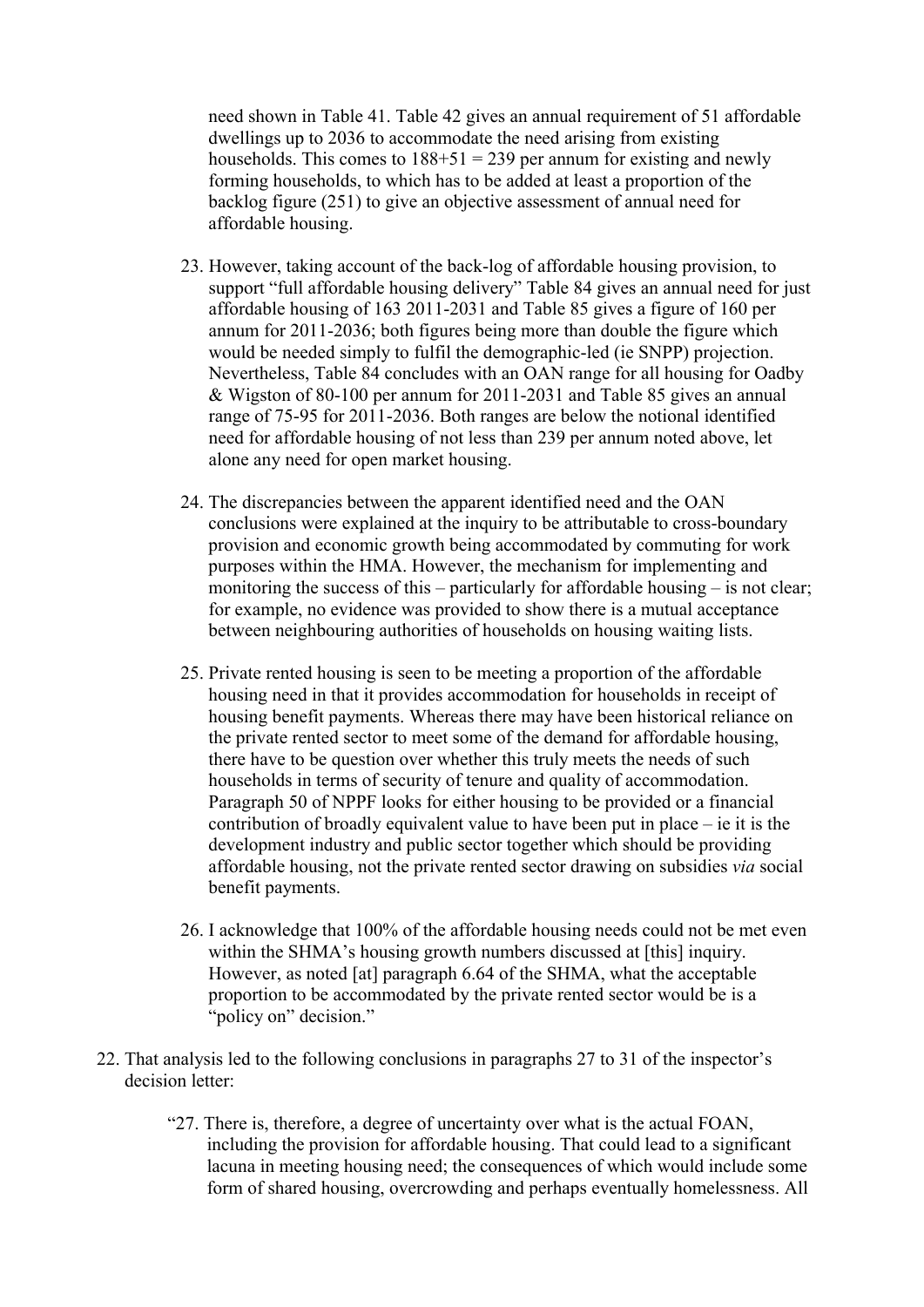of which would be contrary to the expectations of NPPF which looks for a significant boost in the supply of high quality housing. I do, therefore, have sympathy with the view put forward at the inquiry by the appellant that the FOAN for Oadby & Wigston could be considerably more than the 90 per annum which is the basis for [core strategy] Policy CS1, and the maximum of 100 given in Table 84 of the SHMA.

- 28. The [council] argued that even if the [core strategy] is not seen to be compliant with the NPPF on account of it being based upon the revoked EMRP, the SHMA figures are broadly similar to the [core strategy], and therefore there is no practical difference with regard to the amount of development growth to be planned for. However, whilst I do not necessarily endorse any of the four scenarios put forward by the appellant as being definitive, from the evidence given at this inquiry, until the SHMA has been tested through a local plan examination the degree of uncertainty is so great that it would be unreasonable to accept that the figures given in the SHMA are in accordance with the expectations of NPPF and the methodology in PPG.
- 29. As stated above, I acknowledge that the SHMA states that it presents a "policy off" appraisal – but that is "policy off" for the HMA as a whole, not for the constituent local authorities with a stake within the HMA. I recognise that the historical performance of the housing market in the HMA cannot be ignored and the SHMA is accepted by the local planning authorities within the HMA as being a reasonable basis for the distribution of housing provision. This is supported by the Memorandum of Understanding, which has to be an indication of a degree of cooperation between the authorities with a stake in the HMA. However, that also implies that the housing need figure for Oadby & Wigston could be a constrained, "policy on", figure in terms of at least the distribution of growth across the HMA and between the various authorities.
- 30. Without any mechanism to formalise a reliance on cross-boundary provision, the conclusions set out in the SHMA, not least relating to affordable housing provision, have to be seen as an unsupported or untested "policy on" position – which would not correspond with the Hunston judgment. The initial distribution of development within the PUA was arrived at through the EMRP examination, which was held well before the NPPF was published and its expectations of how local plans should be prepared and scrutinised. That is, the overall figure for the HMA may be "policy off", but the distribution of the identified need between the various authorities would be – at least in part – a "policy on" position. That apportionment has not been tested at a NPPF compliant local plan examination.
- 31. Taking all of the above into account, I come to the view that these represent material considerations which could, subject to my findings on other matters, justify coming to a decision on the appeal scheme which would not accord with the development plan."
- 23. With those conclusions in place, the inspector turned to the question: "What is the housing need?". His conclusions on the annual figure are in paragraphs 33 and 34 of the decision letter: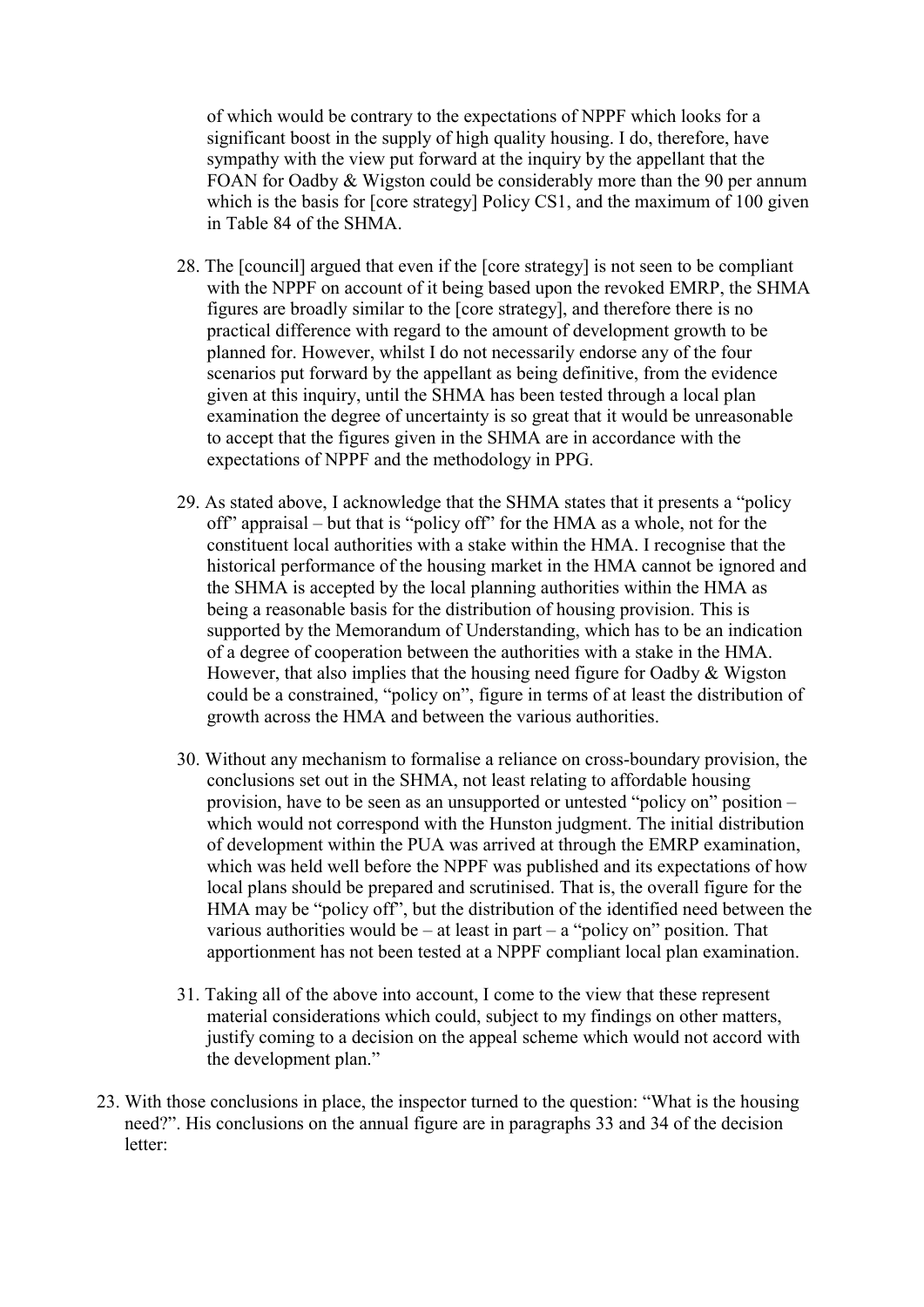- "33. Although I do not regard any of the scenarios put forward at the inquiry as being definitive of the housing need for Oadby & Wigston, as discussed above, the figure is likely to be in excess of the 90 dwellings per annum set out in Policy CS1. Whether the FOAN is as high as the 161 per annum postulated in one of the scenarios has to be open to question but, if using the Chelmer Model and based on only the household (demographic) projection figure – not allowing for economic growth adjustments – the figure could be in the order of 147 per annum.
- 34. In any event, whatever the calculated figure might be, it is not consistent with the NPPF to regard that as a ceiling. The driving principle behind the NPPF policy is, as noted above, to significantly boost the supply of housing and, unless a particular scheme would not be compliant with other aspects of NPPF, it would not be necessary or even desirable to resist any theoretical 'oversupply' in the number of houses to be permitted. Having said that, for the purposes of this appeal I will adopt 147 per annum as the indicative figure for calculating whether the [council] is able to demonstrate a 5-year supply of housing land."
- 24. In the inspector's view, the figure of 147 dwellings a year, though it did not include "any specific allowance for the number of affordable homes needed" was appropriate, and "should give the opportunity to make inroads into that requirement" (paragraph 35 of the decision letter). A "cumulative shortfall of 93 dwellings" from earlier years in the plan period had to be added (paragraph 36). This was, said the inspector, "a persistent shortfall", justifying, in accordance with paragraph 47 of the NPPF, the addition of "a 20% buffer to the annual need figure to provide a realistic prospect of achieving the planned supply and to ensure choice and competition in the market for land" (paragraph 37). Under the "Sedgefield" approach, it was appropriate to add the "backlog" to the first five years of the plan period (paragraph 38). Thus the evidence pointed to a five-year need for sites for a total of 975 dwellings – 195 dwellings a year: 147 dwellings a year for five years (735 dwellings) plus the 20% buffer (147 dwellings) plus the backlog from earlier years in the plan period (93 dwellings) (paragraph 39).
- 25. Under the heading "Housing land supply", in conclusions not contentious in these proceedings, the inspector found there was a total supply of sites in Oadby and Wigston for 705 dwellings (paragraphs 40 to 53 of the decision letter). This represented "3.6 years' housing land supply set against the estimated 5-year need (975)". There was therefore "a shortfall of 270 dwellings to bring it up to a full 5-year supply". The inspector acknowledged that his analysis of both the need and the supply figures had "not been subject to the detailed examination that might be applied at a local plan examination and they should not be taken as being precise", but added that in his view "until such time as the "policy on" distribution implied in the SHMA has been tested and endorsed through a local plan examination … they represent reasonable indications of the need/supply situation in Oadby & Wigston" (paragraph 55). Thus, on his first main issue he concluded that there was a "need to identify additional housing sites and particularly for affordable housing" (paragraph 56).
- 26. The inspector returned in his "Conclusion" to his principal conclusions on housing need and supply:
	- "85. The appeal site is outside the defined limits of development for the PUA, as set in the Core Strategy. However, the Core Strategy pre-dates the publication of the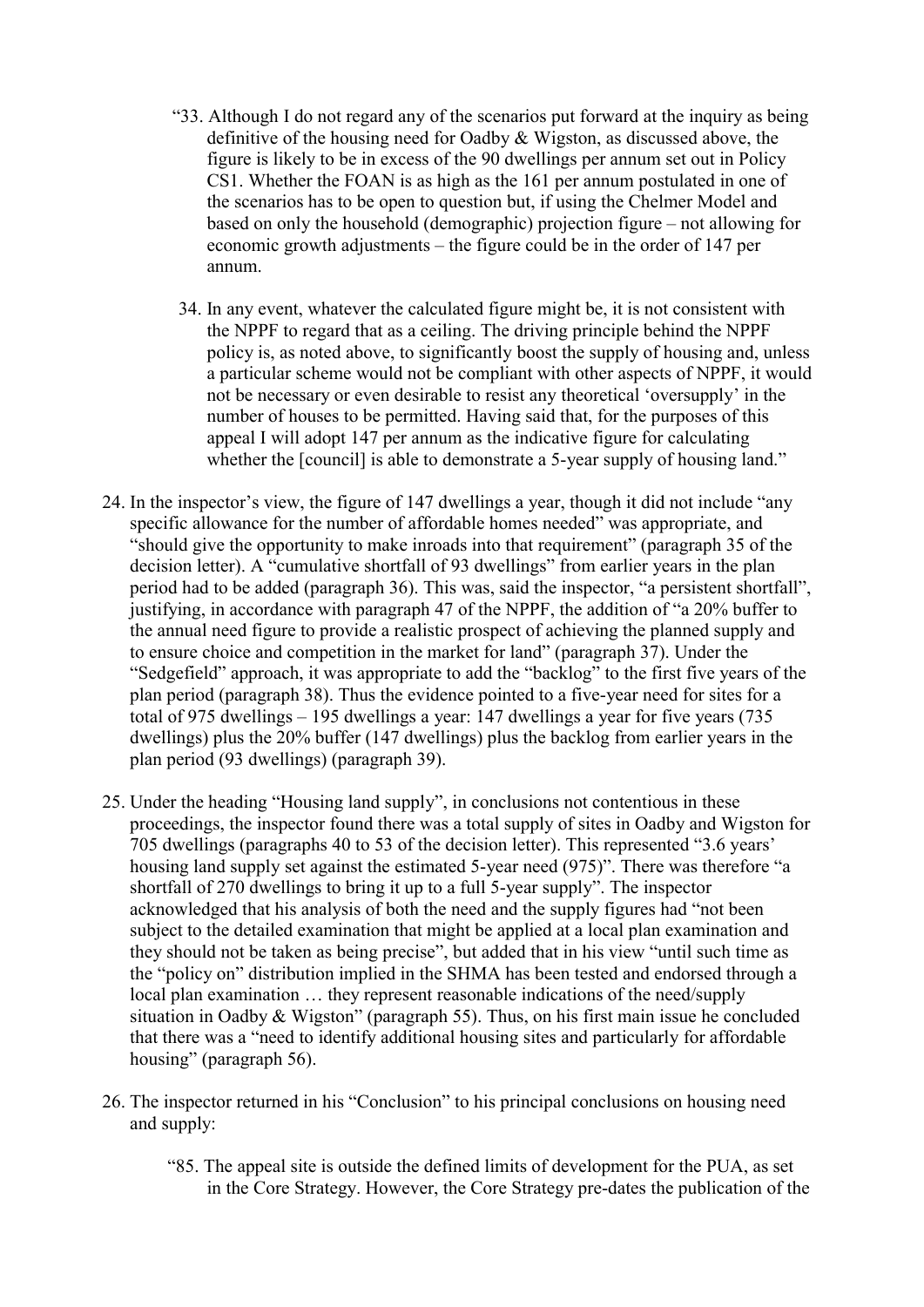NPPF and its policies are not compliant with the expectations of the NPPF, in particular with regard to the adequacy of housing land supply to meet identified local needs. Whereas there have been efforts to draw up a housing strategy which addresses the whole of the PUA the SHMA has not been tested through a local plan examination and there is uncertainty over the operation of any joint or mutually agreed policy to meet needs across local authority boundaries. That is, the quantum of the full, objectively assessed need as looked for by NPPF is not settled, and neither is it certain that the level of cooperation – and its implementation – implied by the Memorandum of Understanding and the SHMA satisfy the duty to cooperate set out at paragraph 157 of NPPF."

The proposed development would make "a significant contribution" to meeting the shortfall of 270 dwellings in the five-year housing need (paragraph 86). And it would be "sustainable development" (paragraph 87). The inspector therefore concluded that the appeal should be allowed, and conditional planning permission granted (paragraph 88).

#### *The judgment of Hickinbottom J.*

27. Hickinbottom J. identified the "conundrum" in the council's case: that, in the light of the Strategic Housing Market Assessment, it had adopted a "purportedly policy off housing requirement figure of 80-100 dpa – but the Strategic Housing Market Assessment itself assessed the housing need taking into account economic growth trends at 173 dpa, and the full affordable housing need alone at a net 160 dpa" (paragraph 34 of the judgment). He identified two particular difficulties in the council's position. The first was this (at paragraph 34(i)):

> "… For an authority to decide not to accommodate additional workers drawn to its area by increased employment opportunities is clearly a policy on decision which affects adjacent authorities who would be expected to house those additional commuting workers, unless there was evidence (accepted by the inspector or other planning decision-maker) that in fact the increase in employment in the borough would not increase the overall accommodation needs. In the absence of such evidence, or a development plan or any form of agreement between the authorities to the effect that adjacent authorities agree to increase their housing accommodation accordingly, the decision-maker is entitled to allow for provision to house those additional workers. To decide not to do so on the basis that they will be accommodated in adjacent authorities is a policy on decision."

And the second difficulty (at paragraph 34(ii)) was this:

"Similarly, the justification provided for keeping the true affordable housing requirements out of the account is inadequate. First, insofar as the Council relied upon adjacent authorities to provide affordable accommodation, that is a policy on decision for the same reasons as set out above. Second, as the SHMA itself properly confirms, the benefit-subsidised private rented sector is not affordable housing, which has a particular definition (paragraph 6.79 ...). Indeed, insofar as unmet need could be taken up by the private sector, that is described in the SHMA itself as "a matter for policy intervention and is outside the scope of this report" (paragraph 6.64). It remains policy intervention even if the private sector market would accommodate those who would otherwise require affordable housing, without any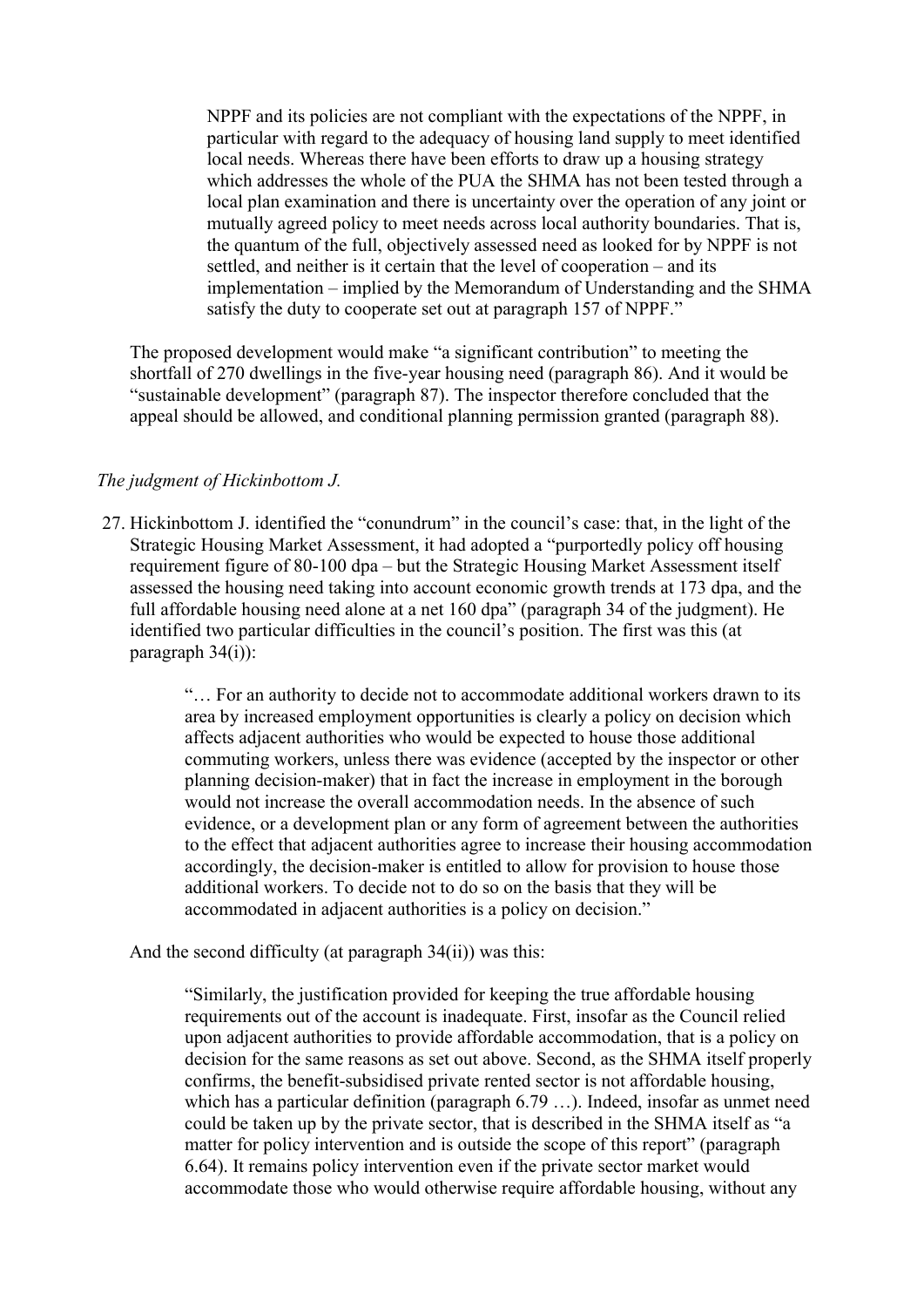positive policy decision by the Council that they should do so: it becomes policy on as soon as the Council takes a course of not providing sufficient affordable housing to satisfy the FOAN for that type of housing and allowing the private sector market to take up the shortfall."

28. In view of the council's reliance on other authorities to provide housing "deriving from employment need and from those who require affordable housing", the judge said that he understood why the inspector had "described the SHMA as possibly policy off when the HMA was looked at as a whole". He rejected the submission made on behalf of the council by its counsel, Mr Timothy Leader, "that, although the FOAN for housing had to be understood at local authority level, it had to be assessed at HMA level; so that what was important was whether it was policy off at that level" (paragraph 35). In making that submission Mr Leader had relied on the judgment of Stewart J. in *Satnam Millenium Ltd. v Warrington Borough Council* [2015] EWHC 370 (Admin), and in particular his observation (at paragraph 25(iii)) that a local planning authority "has to have *the clear understanding* of their area housing needs, but in *assessing* their needs, is required to prepare a SHMA which may cross boundaries". But as Hickinbottom J. pointed out, Stewart J.'s comments "were made in the context of a challenge to a local plan under section 113 of the [Planning and Compulsory Purchase Act 2004]". He went on to say this:

> "… Housing requirements in such a plan are, of course, policy on. [Stewart J.] was not looking at housing requirements in a development control context – as I am. In that context, paragraph 49 of the NPPF refers to relevant policies for the supply of housing not being considered up-to-date "if *the local planning authority* cannot demonstrate a five-year supply of deliverable housing sites" (emphasis added). In a development control context, a local planning authority could not realistically demonstrate such a thing on a HMA-wide basis, which would require consideration of both housing needs and supply stocks across the whole HMA. Paragraph 49 is focused on the authority demonstrating a five-year housing land supply on the basis of its own needs and housing land stocks."

He therefore concluded (at paragraph 36) that "the Inspector was right – and, certainly, entitled – to conclude that the SHMA figures for housing requirements for Oadby  $\&$ Wigston, as confirmed by the 2012-based SNPP and supported by Mr Gardner, were policy on and thus not the appropriate figures to take for the housing requirement for the relevant five year period".

29. All of those conclusions seemed to the judge "clear and certain" (paragraph 37). He questioned the inspector's adoption of a figure of 147 dwellings per annum as the "indicative figure" for housing need. But he concluded that the inspector was "entitled to approach the issue of five-year housing land supply on the basis that the FOAN – and thus the relevant housing requirement – was no less than 147 dpa" (paragraph 43).

#### *Did the inspector err in his understanding and application of NPPF policy?*

30. Before us, Mr Leader argued that the judge's conclusions were incorrect and cannot be reconciled with the decision of Stewart J. in *Satnam Millennium Ltd.*. Different levels of need could not apply in plan-making and in the making of development control decisions. Using the local planning authority's area rather than the housing market area as the "correct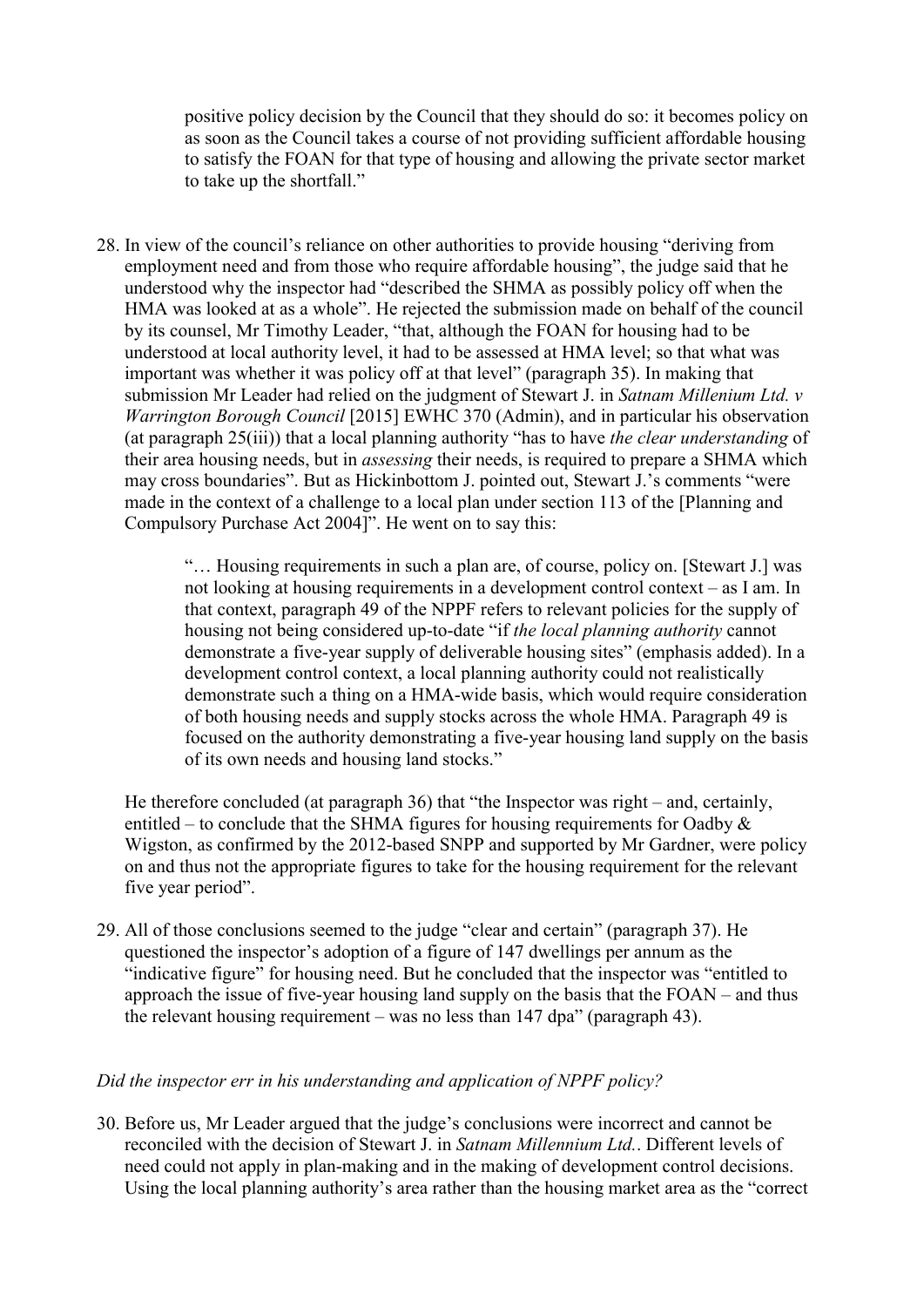unit of analysis" when assessing the "full, objectively assessed needs" for housing was wrong. The inspector had confused demographic trends across the housing market area – including the fact that many jobs in Oadby and Wigston had traditionally been taken by people living in other areas – which are essentially "policy off" considerations, with "policy on" intervention to adjust them. He was also wrong to regard the council's treatment of the need for affordable housing as "policy on". Under the policy in paragraph 47 of the NPPF, as amplified in the PPG, the "full, objectively assessed needs" must be assessed at the level of the housing market area, taking account of "cross-border issues" such as commuting patterns, and then specified for the local planning authority's area in the light of the authority's understanding of the implications of the Strategic Housing Market Assessment for its area. In this case the assessment of housing needs for the borough of Oadby and Wigston in the Strategic Housing Market Assessment was based not on the application of policy, but on "technical planning judgments" about the way in which the need for housing would in fact be met, assuming a certain level of population growth. The notion that the Strategic Housing Market Assessment was in material respects "policy on" was misconceived. Mr Leader sought to draw support for these submissions from the first instance decisions in *Kings Lynn and West Norfolk Borough Council v Secretary of State for Communities and Local Government* [2015] EWHC 2464 (Admin) and *St Modwen Developments Ltd. v Secretary of State for Communities and Local Government* [2016] EWHC 968 (Admin).

- 31. Mr Gwion Lewis for the Secretary of State and Mr Taylor for Bloor Homes Ltd. submitted that the inspector was right, and certainly entitled in law, to approach the issues of housing need and supply in the way he did, that government policy in the NPPF and guidance in the PPG did not constrain him to a different approach, and that the conclusions he reached on those issues, as a matter of planning judgment, were legally impeccable conclusions, and not at odds with any relevant authority.
- 32. I cannot accept Mr Leader's argument. In my view the judge was right to reject the complaints made about the inspector's approach and conclusions. I see no error of law in the inspector's decision. In my view his understanding and application of the relevant policies in the NPPF was entirely lawful, and his exercise of planning judgment on the matters he had to decide under those policies unassailable in proceedings such as these.
- 33. This case is one of several to have come before the Planning Court and this court too in which criticism has been levelled at the Secretary of State and his inspectors for their interpretation and application of government policy in the NPPF, notably its policies for housing development (see, for example, the first instance decisions in *Bloor Homes East Midlands Ltd. v Secretary of State for Communities and Local Government* [2014] EWHC 754 (Admin), and in two of the cases to which we have been taken in this appeal – *Kings Lynn and West Norfolk Borough Council* and *St Modwen Developments Ltd.*). These challenges usually invoke the Supreme Court's decision in *Tesco Stores Ltd. v Dundee City Council* [2012] UKSC 13, where it considered the approach the court should adopt to the interpretation of planning policy (see the judgment of Lord Reed, in particular at paragraphs 17 to 19). Some of these challenges have succeeded. But most have not. This should come as no surprise to those familiar with the basic principles governing claims for judicial review and statutory applications seeking orders to quash planning decisions. As this appeal shows very well, the NPPF contains many broadly expressed statements of national policy, which, when they fall to be applied in the making of a development control decision, will require of the decision-maker an exercise of planning judgment in the particular circumstances of the case in hand.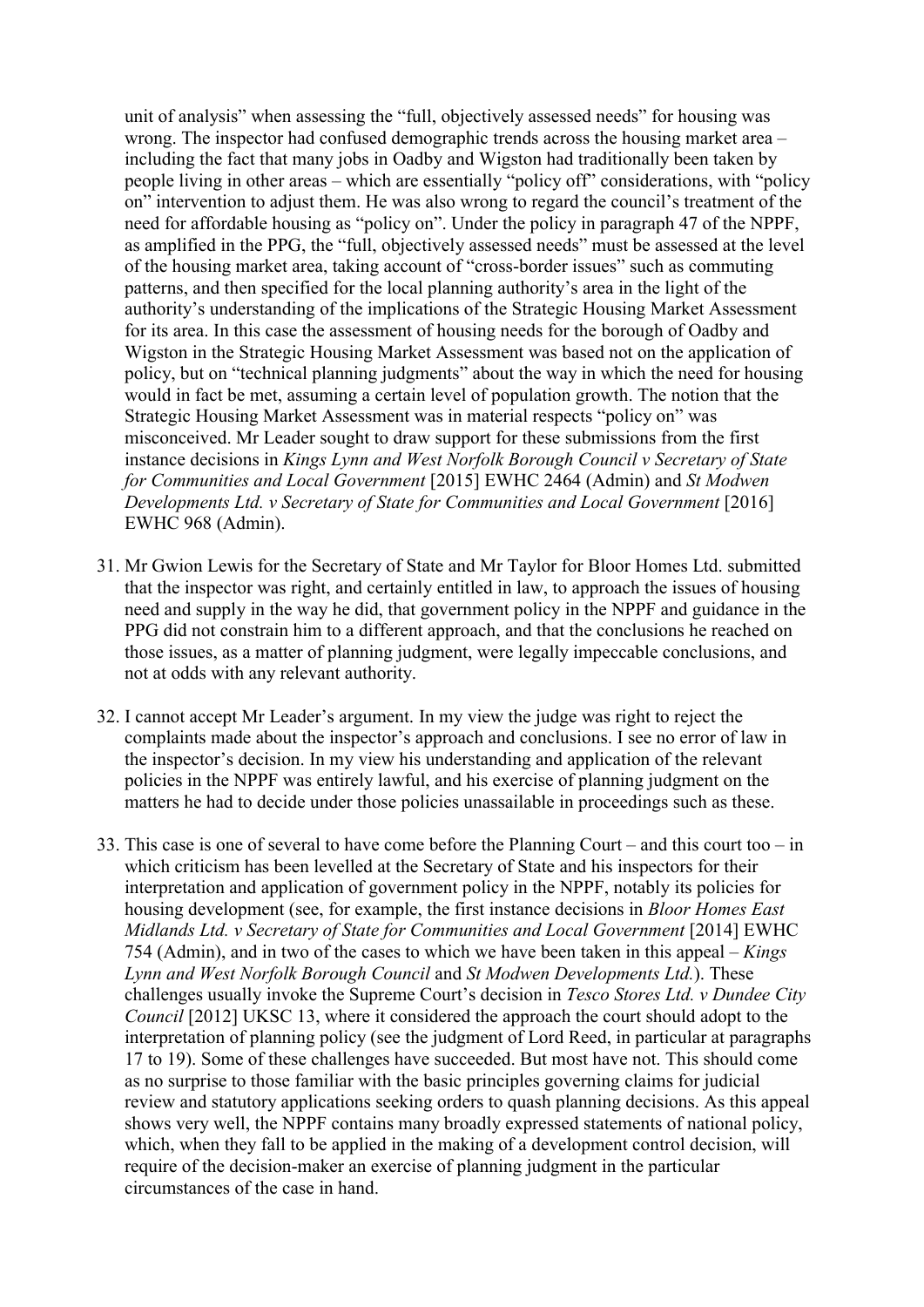- 34. The policy in paragraph 47 of the NPPF relates principally to the business of plan-making. The policy in paragraph 49 relates principally to applications for planning permission; it deals with the way in which "[housing] applications" should be considered. But it must of course be read in the light of the policy requirement in paragraph 47 for local planning authorities to plan for a continuous and deliverable five-year supply of housing land. The policies in paragraphs 157, 158 and 159 all relate to plan-making. The requirement, in paragraph 159, to prepare a Strategic Housing Market Assessment as part of the "evidence base" for a local plan corresponds to the policy in the first bullet point in paragraph 47, which requires local planning authorities to "use their evidence base to ensure that their Local Plan meets the full, objectively assessed needs for market and affordable housing in the housing market area, as far as is consistent with the policies set out in  $[the NPPF] \dots$ " (see the judgment of Dove J. in *Kings Lynn and West Norfolk Borough Council*, at paragraph 35). The "housing market area" is not necessarily co-extensive with a single local planning authority's administrative area – as is plain from the first bullet point in paragraph 159, which envisages co-operation between authorities "where housing market areas cross administrative boundaries".
- 35. It is important to keep in mind the essential differences between the distinct activities of development plan-making on the one hand and development control decision-making on the other, and between the policies of the NPPF relating respectively to those two activities. We are concerned here with a development control decision. The inspector was not conducting an examination of a local plan. He was making a decision, on appeal, on an application for planning permission for housing development. How did the policies in those paragraphs of the NPPF bear on that exercise?
- 36. The Court of Appeal has already considered this question, though in different circumstances, in *Hunston Properties Ltd.*. I see no reason to doubt the approach indicated there. The policy for plan-making in paragraph 47 of the NPPF explicitly requires that in the preparation of local plans the "full, objectively assessed needs for market and affordable housing in the housing market area" must be met, in so far as this can be done consistently with the policies of the NPPF as a whole (my emphasis). However, under the policy in paragraph 49, which relates specifically to development control decision-making, the effect of a local planning authority being unable to "demonstrate a five-year supply of deliverable housing sites" is that "[relevant] policies for the supply of housing" – which means relevant policies for the supply of housing in the development plan for that local planning authority's area – will not be considered up-to-date, with the potentially significant consequences for "decision-taking" under the policy in paragraph 14 of the NPPF (see paragraphs 42 to 48 of the judgment of the court in *Suffolk Coastal District Council v Hopkins Homes Ltd.* [2016] EWCA Civ 168). Paragraph 49 does not prescribe a particular method, applicable in every case and in all circumstances, for the comparison of the fiveyear housing requirement and housing supply in the making of a decision on a planning application or appeal. And one must not read into the policy in that paragraph an approach that prevents a realistic and robust comparison of housing need and supply for the purposes of making a development control decision.
- 37. The question here is whether in circumstances of the kind that arose in this case, where the relevant housing market area extended beyond the council's administrative area, it was permissible, in principle, for the inspector to identify the relevant housing requirements at the level he did, on the basis of the identifiable, objectively assessed needs for market and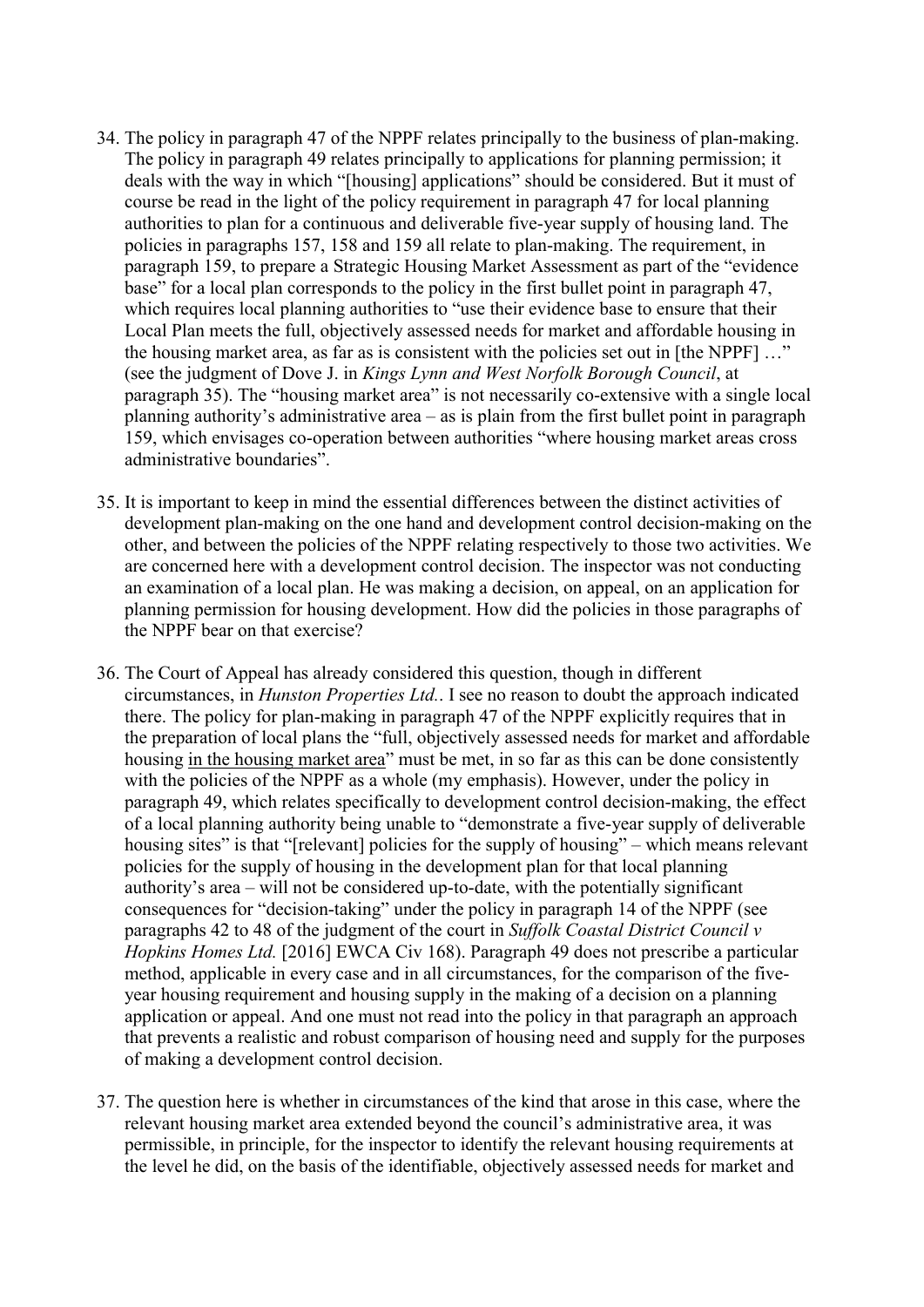affordable housing within that administrative area – having regard, of course, to all the material before him, including the Strategic Housing Market Assessment.

- 38. It is argued on behalf of the Secretary of State that the answer to that question is unequivocally and inevitably "Yes". I agree. It is also submitted that a decision-maker in a case such as this is not necessarily obliged to accept an apportionment – or distribution – of housing need "ascribed" in a Strategic Housing Market Assessment between different administrative areas in the housing market area. Again, I agree. A decision-maker in these circumstances may of course draw upon a Strategic Housing Market Assessment in seeking to fix the appropriate level of housing need against which to set the supply of deliverable housing sites. But he must not adopt a housing requirement below the full, unconstrained housing needs in the relevant area. He should not, for example, adopt a level of need for market or affordable housing that is, in truth, the product of a conscious redistribution of need from one local planning authority's area to another where this is effectively – in the inelegant jargon – an untested "policy on" decision, liable to be revisited and changed in a subsequent local plan process. Otherwise, he will likely fall into the kind of error that undid the inspector's decision in *Hunston Properties Ltd.* – where the inspector made the mistake of using "a figure for housing requirements below the full objectively assessed needs figure until such time as the Local Plan process came up with a constrained figure" (paragraph 26 of Sir David Keene's judgment).
- 39. Here, as the inspector recognized (in paragraphs 12, 13 and 14 of his decision letter), the council's core strategy had not been prepared in accordance with the requirements of NPPF policy, and was not a reliable basis for decision-making. In these circumstances, as he also recognized, it was up to him, as decision-maker in the appeal, to evaluate for himself the full, unconstrained requirement for housing against which to test the council's ability to "demonstrate a five-year supply of deliverable housing sites" under the policy in paragraph 49 of the NPPF.
- 40. In my view the inspector did this in a legally impeccable way. I agree with Hickinbottom J.'s conclusion that he was entitled not to rely upon the distribution of housing need indicated in the Strategic Housing Market Assessment. He was not obliged to adopt without question a deliberate apportionment of housing needs between administrative areas that had not yet been the subject of any independent scrutiny in a local plan process, or any formal and final agreement between the authorities concerned. Nor did he have to accept the assertions made by the council about the means by which the need for affordable housing would be met. On these two points I would endorse the relevant conclusions of Hickinbottom J. in paragraphs 34 and 35 of his judgment.
- 41. There may be many good reasons for an inspector in a case such as this to hesitate before accepting an apportionment of housing needs between two or more local planning authorities' areas in a Strategic Housing Market Assessment. Considerations relevant to such a distribution of need may include, Mr Taylor submitted, the implications for transport infrastructure, the sustainability of a significant proportion of the population in one area commuting to and from work in another, the provision of affordable housing where it is needed, and various demographic, economic and social consequences of migration within the housing market area. Such considerations will influence planning policy, and will usually require formal co-operation between local planning authorities – as is now statutorily required under section 33A of the 2004 Act – as well as discussion in the statutory process of plan-making. The issues to which they give rise are inherently unsuitable for resolution at an inquiry into an appeal under section 78 of the 1990 Act.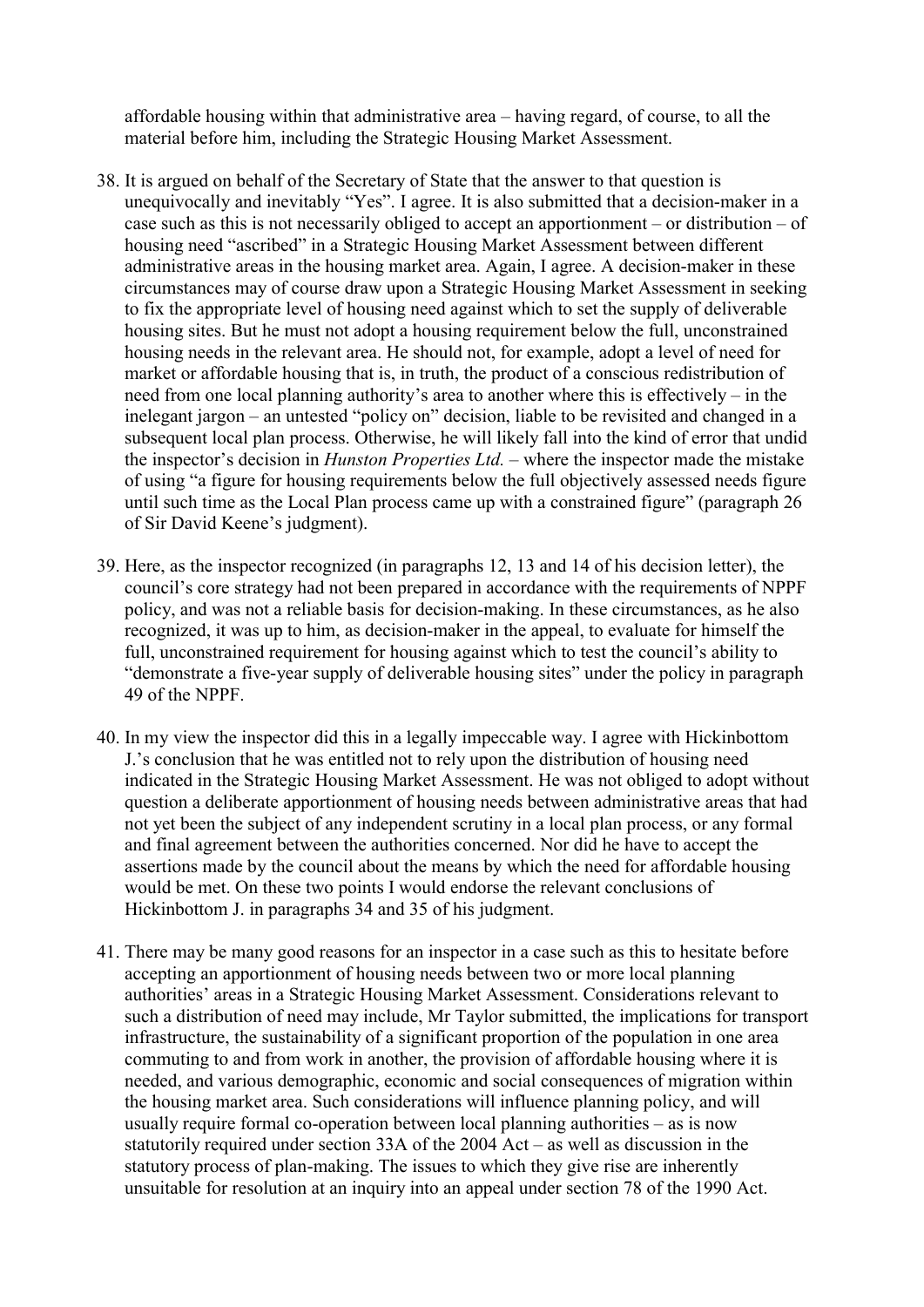- 42. Of course, as Mr Taylor conceded, there will be cases in which an appeal inspector finds he can safely rely on an apportionment of housing needs in a Strategic Housing Market Assessment. I would not want to define the circumstances in which an apportionment of need might be a secure basis for determining whether the local planning authority has succeeded in demonstrating a five-year supply of deliverable housing under the policy in paragraph 49. And I see no need for us to attempt that. It is enough to be satisfied – as I believe we can be – that in the particular circumstances of this case the inspector could reasonably conclude, for the reasons he gave, that the apportionment of need relied upon by the council was not a sure foundation upon which to assess the relevant housing needs, including the need for affordable housing, in the appeal before him.
- 43. Mr Taylor said the council had failed to provide the inspector with evidence or at least convincing evidence – on some of the important questions arising from the apportionment of housing needs in the Strategic Housing Market Assessment. That seems to be so. But it is not the court's role to engage in the planning merits. They were for the inspector.
- 44. He was obviously conscious of the "interactions" between administrative areas in the housing market area, and understood their relevance to housing need and the operation of the local housing market in the PUA (paragraph 18 of the decision letter). But there was, as he put it, "no formally constituted working arrangement between the authorities for strategic planning purposes in terms of some sort of standing joint committee" (paragraph 19), with "the force of a formally constituted liaison or cooperation as outlined at paragraph 157 of NPPF" (paragraph 21). There were "significant questions relating to the provision for affordable housing" (paragraph 22). Notably, as he emphasized, the "OAN range for all housing for Oadby & Wigston" was "below the notional identified need for affordable housing ... let alone any need for open market housing" (paragraph 23). And there was no identified "mechanism for implementing and monitoring the success" of the assumed "cross-boundary provision" and "economic growth being accommodated by commuting for work purposes within the HMA" (paragraph 24). He was unconvinced by the reliance placed on the private rented sector to absorb some of the need for affordable housing (paragraph 25). And he regarded the assumption as to the share of this need being met in that way – as the Strategic Housing Market Assessment itself acknowledged – as "a "policy on" decision" (paragraph 26).
- 45. All in all, notwithstanding the assumptions and conclusions in the Strategic Housing Market Assessment, the inspector was left with "a degree of uncertainty over what is the actual FOAN, including the provision for affordable housing". He recognized the prospect of "a significant lacuna in meeting housing need" – contrary to policy in the NPPF; and he saw the force of the argument put to him in evidence and submissions at the inquiry that "the FOAN for Oadby & Wigston could be considerably more than the 90 per annum which is the basis for [core strategy] Policy CS1, and the maximum of 100 given in Table 84 of the SHMA" (paragraph 27). In his view "until the SHMA has been tested through a local plan examination the degree of uncertainty is so great that it would be unreasonable to accept that the figures given in the SHMA are in accordance with the expectations of NPPF and the methodology in PPG" (paragraph 28). He was concerned that "the housing need figure for Oadby & Wigston could be a constrained, "policy on", figure in terms of at least the distribution of growth across the HMA and between the various authorities" (paragraph 29). In the absence of "any mechanism to formalise a reliance on cross-boundary provision" the conclusions of the Strategic Housing Market Assessment, "not least [those] relating to affordable housing provision", had to be seen as "an unsupported or untested "policy on"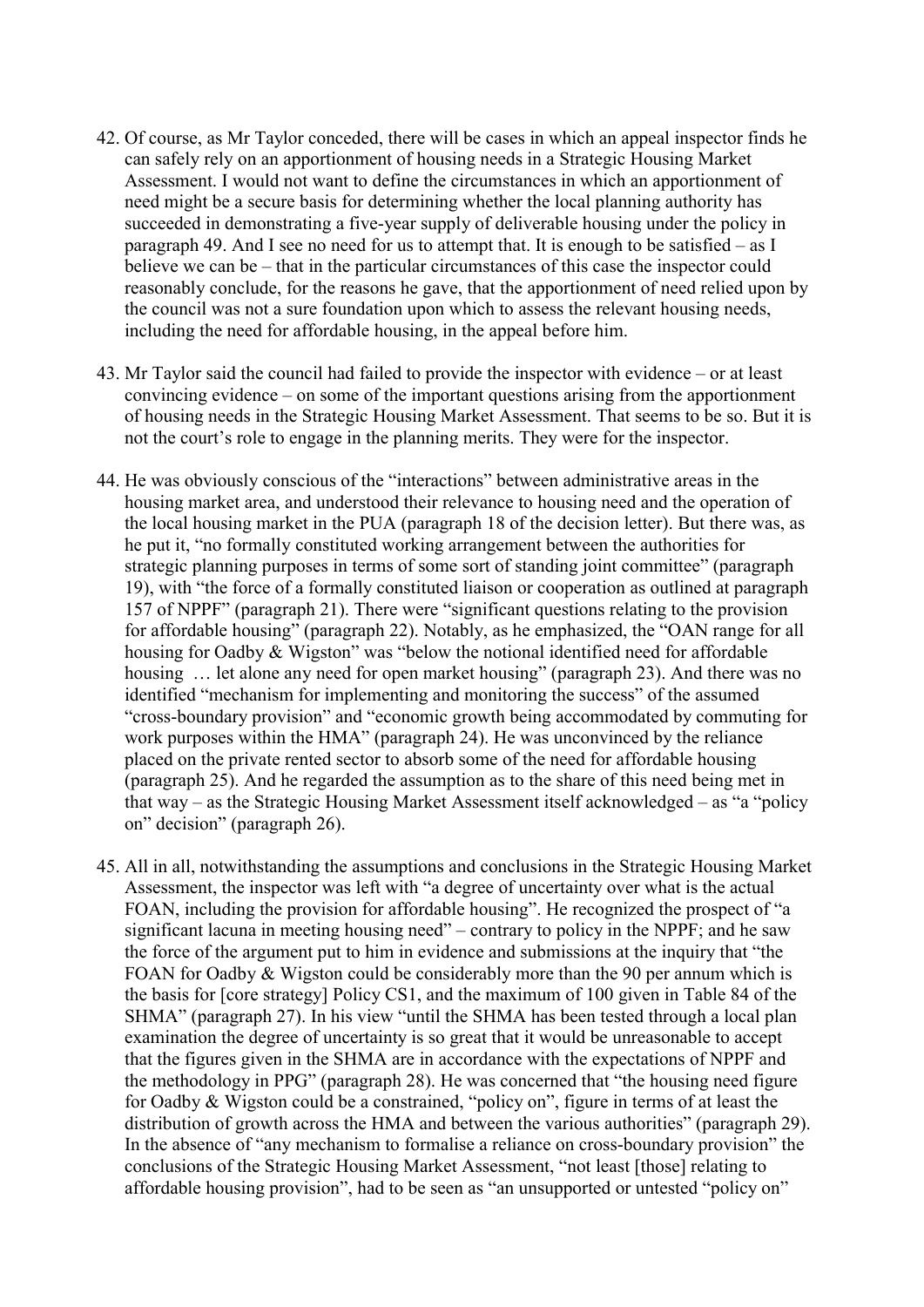position", which was not in line with the approach indicated by the Court of Appeal in *Hunston Properties Ltd.*. The "initial distribution of development within the PUA" had been undertaken before the advent of current government policy in the NPPF. Thus, he concluded, "the overall figure for the HMA [in the Strategic Housing Market Assessment] may be "policy off", but the distribution of the identified need between the various authorities would be – at least in part – a "policy on" position", and had "not been tested at a NPPF compliant local plan examination" (paragraph 30).

- 46. Those conclusions were clearly open to the inspector in the exercise of his planning judgment under the policies in the NPPF. I can see no legal flaw in them. They do not disclose any misinterpretation or misapplication of NPPF policy or of the guidance in the PPG.
- 47. Faced with making his own assessment of the appropriate level of housing need to inform the conclusion he had to draw under the policy in paragraph 49 of the NPPF, and doing the best he could in the light of the evidence and submissions he had heard, the inspector adopted an approximate and "indicative" figure of 147 dwellings per annum (paragraphs 33 and 34 of the decision letter), making no "specific allowance" for affordable housing (paragraph 35). Again, his conclusions embody the exercise of his own planning judgment, and I see no reason to interfere with them. He might simply have adopted a rounded and possibly conservative number to represent the global need for market and affordable housing in the council's area, such as the figure of 150 dwellings per annum, which in closing submissions for Bloor Homes Ltd. was said to be well below the actual level of need, or a higher figure closer to the 173 dwellings per annum referred to in the Strategic Housing Market Assessment. I accept that. But as Hickinbottom J. concluded, I do not think the court could conceivably regard the inspector's figure of 147 dwellings per annum as irrational, or otherwise unlawful.
- 48. Taken as a whole, therefore, the inspector's approach was in my view consistent with the decision of this court in *Hunston Properties Ltd.*, and lawful.
- 49. That conclusion is not shaken by the first instance decision in *Satnam Millennium Ltd.*. In that case the claimant contended that, in preparing its core strategy, the local planning authority had "failed to identify the OAN for housing, including affordable housing, whether in Warrington or the housing market area" (paragraph 12 of Stewart J.'s judgment). Stewart J. sought (in paragraph 25) to extract from the relevant statutory provisions and national policy and guidance the principles applying to this aspect of plan-making. He referred to paragraphs 47 and 159 of the NPPF:

 $\frac{1}{2}$ 

- (ii) Paragraph 47 NPPF requires the Local Plan to meet the full OAN in the HMA. That much is clear.
- (iii) Paragraph 159 NPPF is helpful in clarifying this. It is to be noted that it deals particularly with housing. It begins by requiring LPAs to have a clear understanding of housing needs "in their area". It then proceeds to require LPAs to prepare a SHMA to assess their full housing needs, working with neighbouring authorities where housing market areas cross administrative boundaries. In other words, the LPA has to have *the clear understanding* of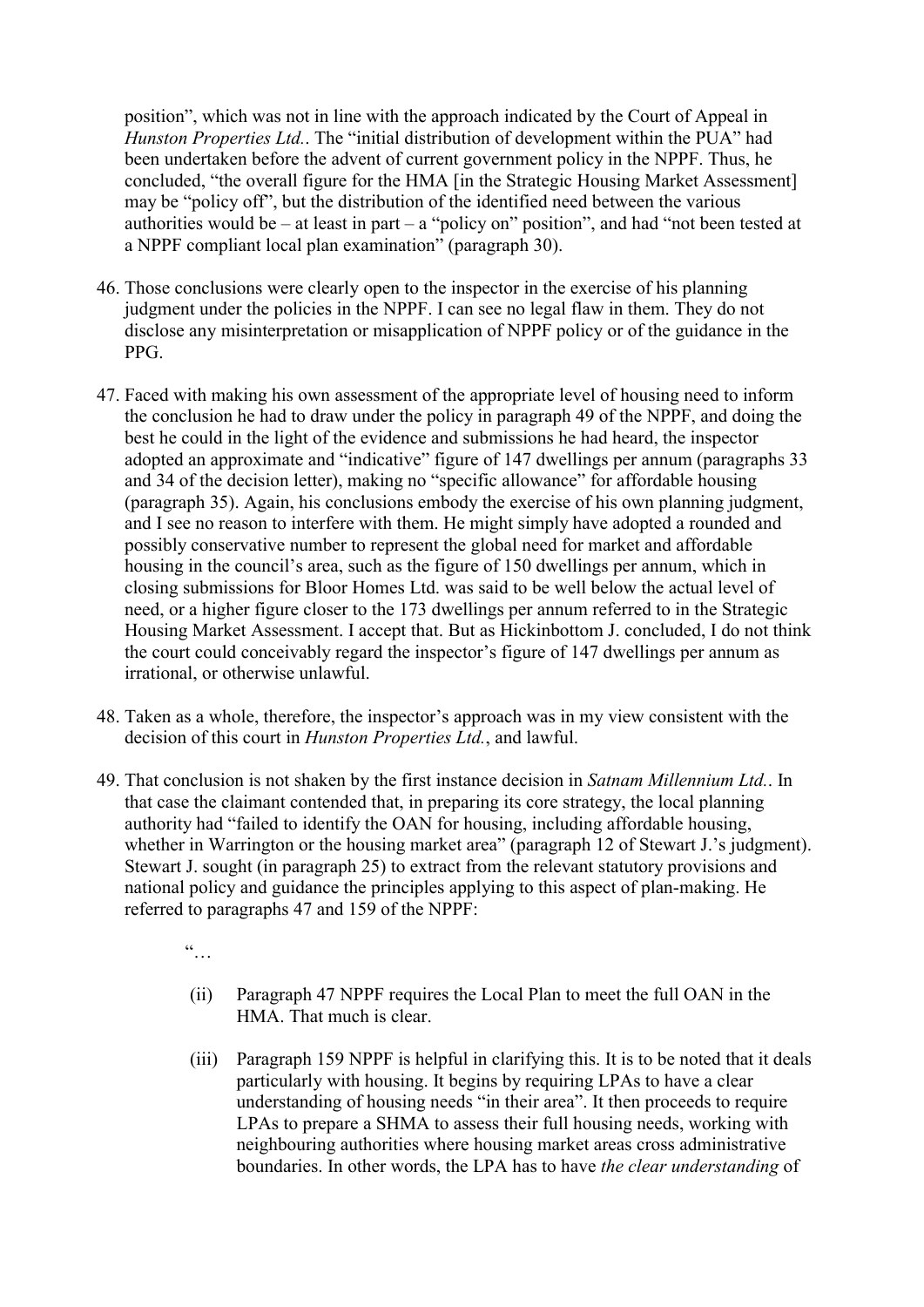their area housing needs, but in *assessing* these needs, is required to prepare an SHMA which may cross boundaries.

 $\cdots$  ".

- 50. Stewart J. was not considering the policy in paragraph 49, or the way in which that policy is to be applied in circumstances such as those with which we are concerned here. His decision is not authority for the proposition that Mr Leader seeks to extract from it. It says nothing about the approach a decision-maker should take in a case where housing needs fall to be assessed in the absence of a local plan complying with policy for plan-making in the NPPF. It does not touch the reasoning in this court's decision in *Hunston Properties Ltd.*. And in my view it lends no force to the argument that the approach taken by the inspector in this case was bad in law.
- 51. When he granted permission to appeal in this case Lewison L.J. accepted it was arguable that the "full, objectively assessed needs" for housing ought to be the same in whichever context they were considered. If this were so, there was  $-$  he said  $-$  a "potential conflict" between Hickinbottom J.'s decision in this case and Stewart J.'s in *Satnam Millennium Ltd.*. Mr Lewis, on behalf of the Secretary of State, had the answer to this concern. As he submitted, there is no conflict between the two decisions; the issues and argument were quite different. There is, logically, no inconsistency between, on the one hand, the "full, objectively assessed needs" for housing in a housing market area wider than a single administrative area, when determined under the policies for plan-making in paragraphs 47 and 159 of the NPPF, and, on the other, the housing requirement for a local planning authority's own area within that housing market area, when determined for the purposes of the policy for development control in paragraph 49 in the manner indicated by this court in *Hunston Properties Ltd.*. They do not have to be the same. NPPF policy allows them to be different.
- 52. As I have said, Mr Leader relied too on the judgment of Ouseley J. in *St Modwen Developments Ltd.*. That case was distinctly different from this on its facts. The two local planning authorities concerned – Hull City Council and East Riding of Yorkshire Council – had in "[their] Joint Planning Statement of April 2014, for submission to the ERYC local plan examination, agreed they had a strong track record of working together" (paragraph 72 of the judgment). Ouseley J. agreed with the inspector "that the NPPF does not require housing needs to be assessed always and only by reference to the area of the development control authority" (paragraph 74) and observed that the Court of Appeal's decision in *Hunston Properties Ltd.* did not require him to reach a different conclusion (paragraph 75). He referred to paragraph 35 of Hickinbottom J.'s judgment in this case, in particular Hickinbottom J.'s comment to the effect – as he, Ouseley J., put it – that it would be an "impossible task" for a local planning authority making a development control decision "to assess the whole housing market area where it crossed administrative boundaries" (paragraph 76). He said he could not agree with this "as a matter of interpretation of [paragraph 159 of] the NPPF …" (paragraph 77). In the case before him there had been, he said, "no issue but that the apportionment [of need] reflected the agreed views of both Councils"; that "apportioned figure was taken by ERYC to be its objectively assessed figure, and was accepted as such by the Inspector" (paragraph 78).
- 53. In that case the inspector and Secretary of State were able to accept, as the appropriate basis for testing the sufficiency of the housing land supply, the agreed apportionment of housing needs between the two administrative areas in the housing market area – given the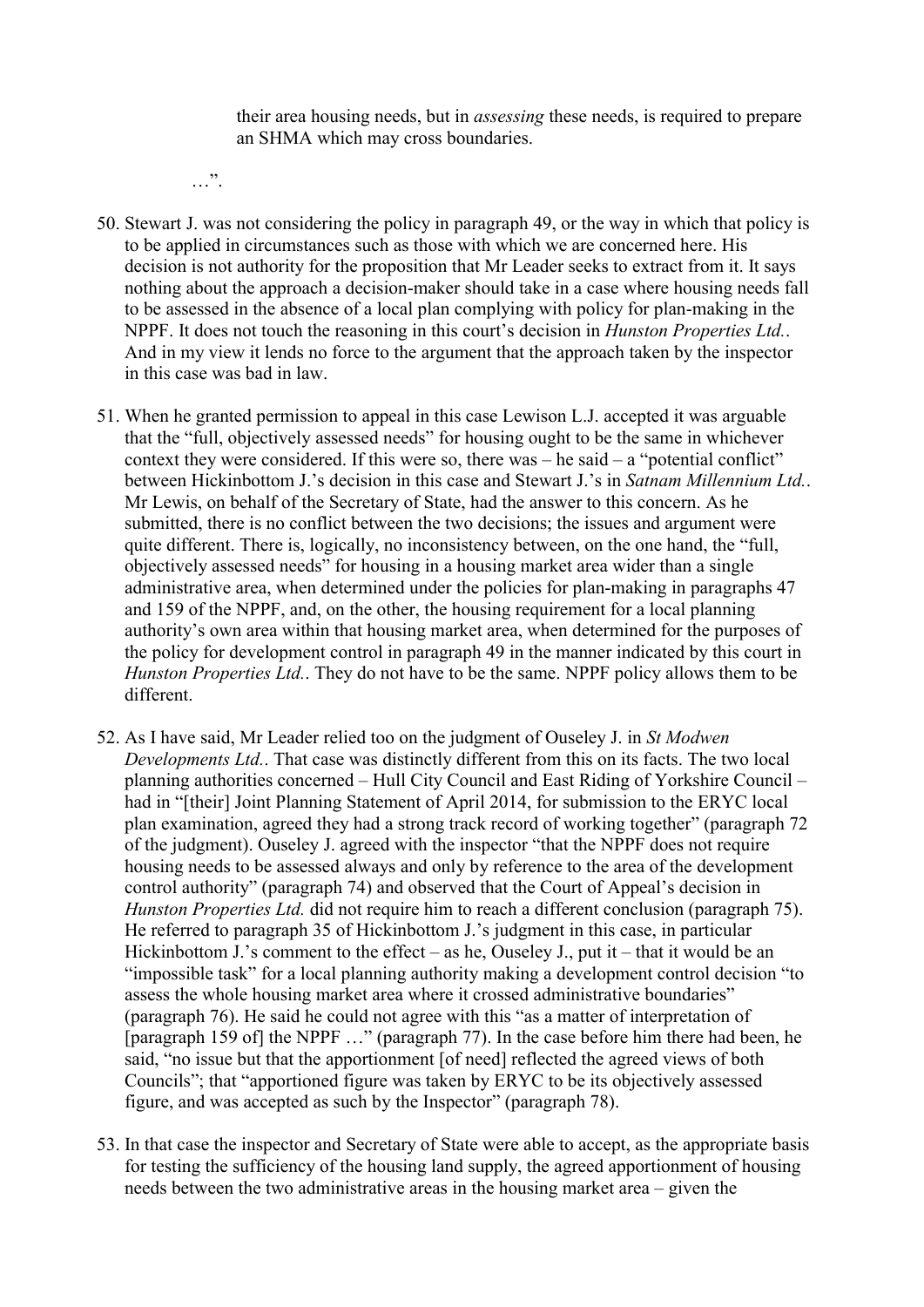authorities' long-standing and continuing co-operation in plan preparation. Ouseley J. saw nothing unlawful in that conclusion. He said (at paragraph 79):

"… [Once] the relevant area for the assessment of housing needs, on the true interpretation of the NPPF, may cover more than the area of one district council, a basis for apportionment of need has to be found. That is where the co-operation and agreement of the local authorities comes in. It provides, on whatever basis it is done, for the full objectively assessed needs of each area. …"

and (at paragraph 81):

"… Hull CC and ERYC had agreed that Hull CC should stem out-migration into ERY, in the interests of both, and so the past out-migration levels had not been carried forward into the future needs assessment of ERYC. If that is so, it would mean that no objectionable restraint policy had been applied anyway, no needs of ERYC were being left unmet. There is nothing in the parts of the PPG which deal with such issues which means that past migration patterns cannot be adjusted in the assessment of future need, responding to the provision of housing and other developments, without offending [paragraph 49 of the] NPPF. ...".

- 54. In this case, however, for the detailed and cogent reasons he gave, the inspector was unable to accept the distribution of need in the Strategic Housing Market Assessment. Hickinbottom J. upheld the inspector's approach and conclusions as lawful, and in my view he was clearly right to do so. Taken as a whole, Ouseley J.'s reasoning in *St Modwen Developments Ltd.* does not cast any legal doubt on the inspector's decision here. His remarks on what Hickinbottom J. said in paragraph 35 of his judgment were not aimed at the judge's essential conclusions on the inspector's analysis – and in my view they do not upset those conclusions.
- 55. Mr Leader also sought to rely on the first instance decision in *Kings Lynn and West Norfolk Borough Council*. But I do not see anything in Dove J.'s judgment in that case to undermine Hickinbottom J.'s decision in this. Again, the facts and issues were different. The first issue for the court, as Dove J. described it (in paragraph 17 of his judgment), was whether the appeal inspector, in "accepting … adjustments to the FOAN for vacancies and second homes, ... had unlawfully misapplied [paragraph 47 of the NPPF], in that this adjustment was contended to be a policy adjustment which was illegitimate when identifying the FOAN for the purpose of calculating the five-year housing land supply". Dove J. concluded that the inspector had not misapplied the policy. The inspector had been "entitled to form the view as a matter of judgment based on the empirical material that an allowance should be made …" (paragraph 36 of the judgment). In discussing that question Dove J. commented on paragraph 34(ii) of Hickinbottom J.'s judgment in this case. He disagreed with any suggestion "that in determining the FOAN, the total need for affordable housing must be met in full by its inclusion in the FOAN …" (paragraph 34). But he went on to say this (also in paragraph 34):

"… As Hickinbottom [J.] found at [paragraph] 42 of that judgment, what the Inspector did in that case was to exercise his planning judgment, firstly, to conclude that the FOAN was higher than the council's figure and secondly, (again deploying planning judgment) to arrive pragmatically at a figure for the FOAN in order for it to be used to assess the five-year housing land supply. The council's figure was regarded by the Inspector in that case as being short because it failed to properly